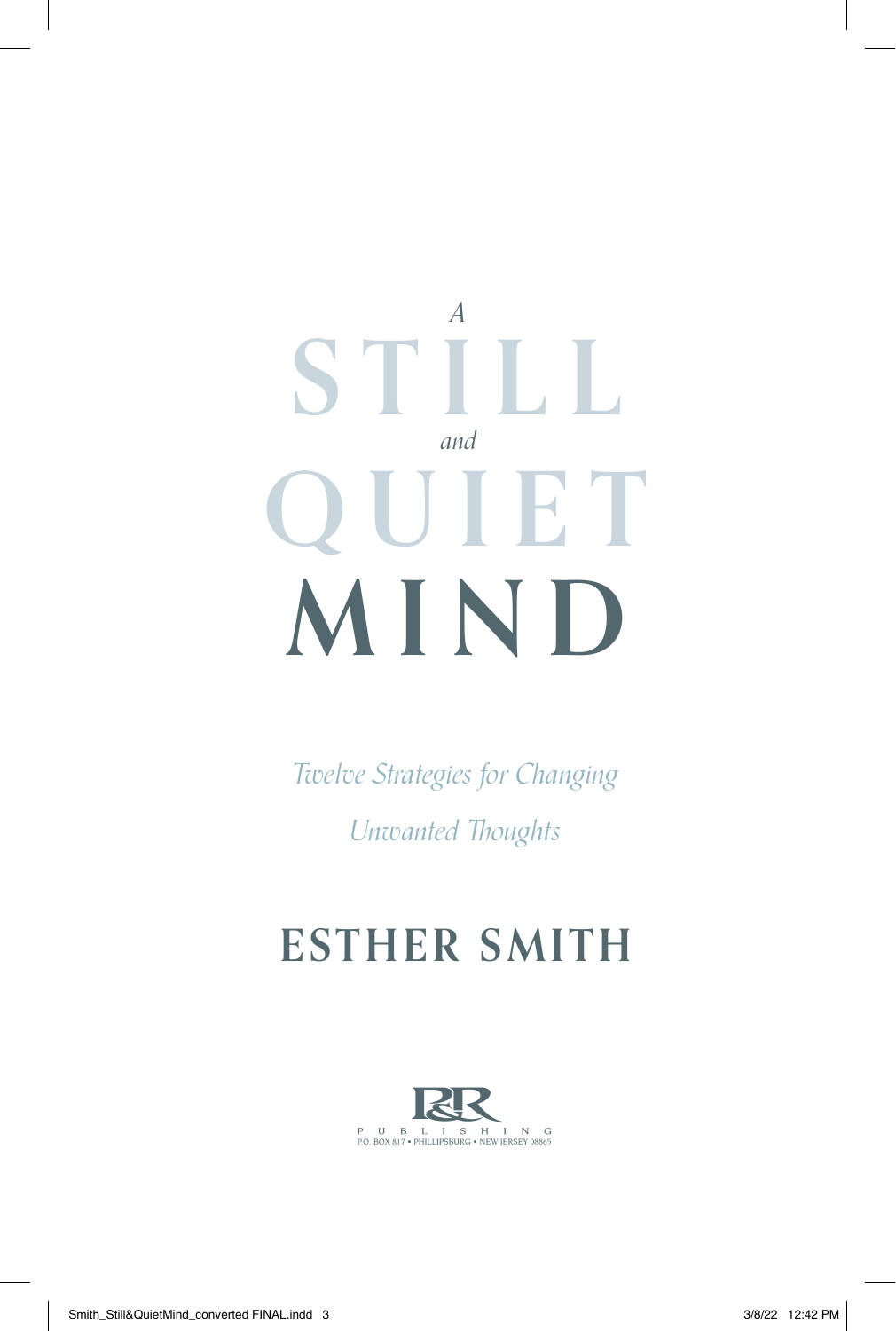#### © 2022 by Esther Smith

All rights reserved. No part of this book may be reproduced, stored in a retrieval system, or transmitted in any form or by any means—electronic, mechanical, photocopy, recording, or otherwise—except for brief quotations for the purpose of review or comment, without the prior permission of the publisher, P&R Publishing Company, P.O. Box 817, Phillipsburg, New Jersey 08865-0817.

Unless otherwise indicated, Scripture quotations are from the ESV® Bible (The Holy Bible, English Standard Version®), copyright © 2001 by Crossway, a publishing ministry of Good News Publishers. Used by permission. All rights reserved.

Scripture quotations marked (NIV) are taken from the Holy Bible, New International Version®, NIV®. Copyright © 1973, 1978, 1984, 2011 by Biblica, Inc.™ Used by permission of Zondervan. All rights reserved worldwide. www.zondervan.com. The "NIV" and "New International Version" are trademarks registered in the United States Patent and Trademark Office by Biblica, Inc.™

Printed in the United States of America

#### **Library of Congress Cataloging-in-Publication Data**

Names: Smith, Esther (Biblical Counselor), author. Title: A still and quiet mind : twelve strategies for changing unwanted thoughts / Esther Smith. Description: Phillipsburg, New Jersey : P&R Publishing, [2022] | Includes bibliographical references. | Summary: "Do you experience unwanted thoughts that you can't shake? Learn how to use biblically faithful strategies to overcome a variety of different thought struggles and live at peace"-- Provided by publisher. Identifiers: LCCN 2021048178 | ISBN 9781629959214 (paperback) | ISBN 9781629959221 (epub) Subjects: LCSH: Thought and thinking--Religious aspects--Christianity. | Habit breaking--Religious aspects--Christianity. Classification: LCC BV4598.4 .S65 2022 | DDC 152.3/3--dc23/eng/20211130 LC record available at https://lccn.loc.gov/2021048178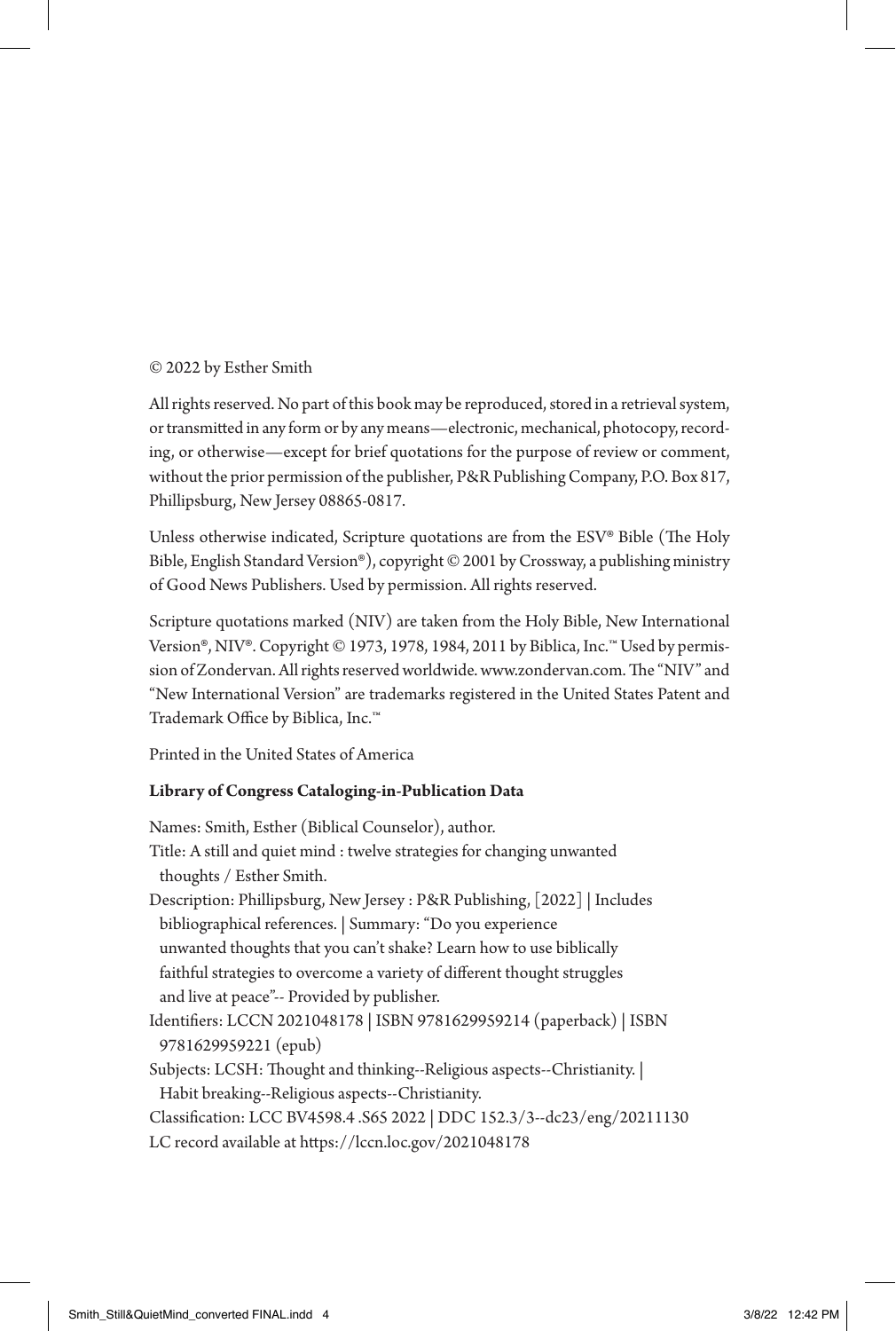To those who have trusted me with their deepest unwanted thoughts and taught me how we can courageously work toward quieting our minds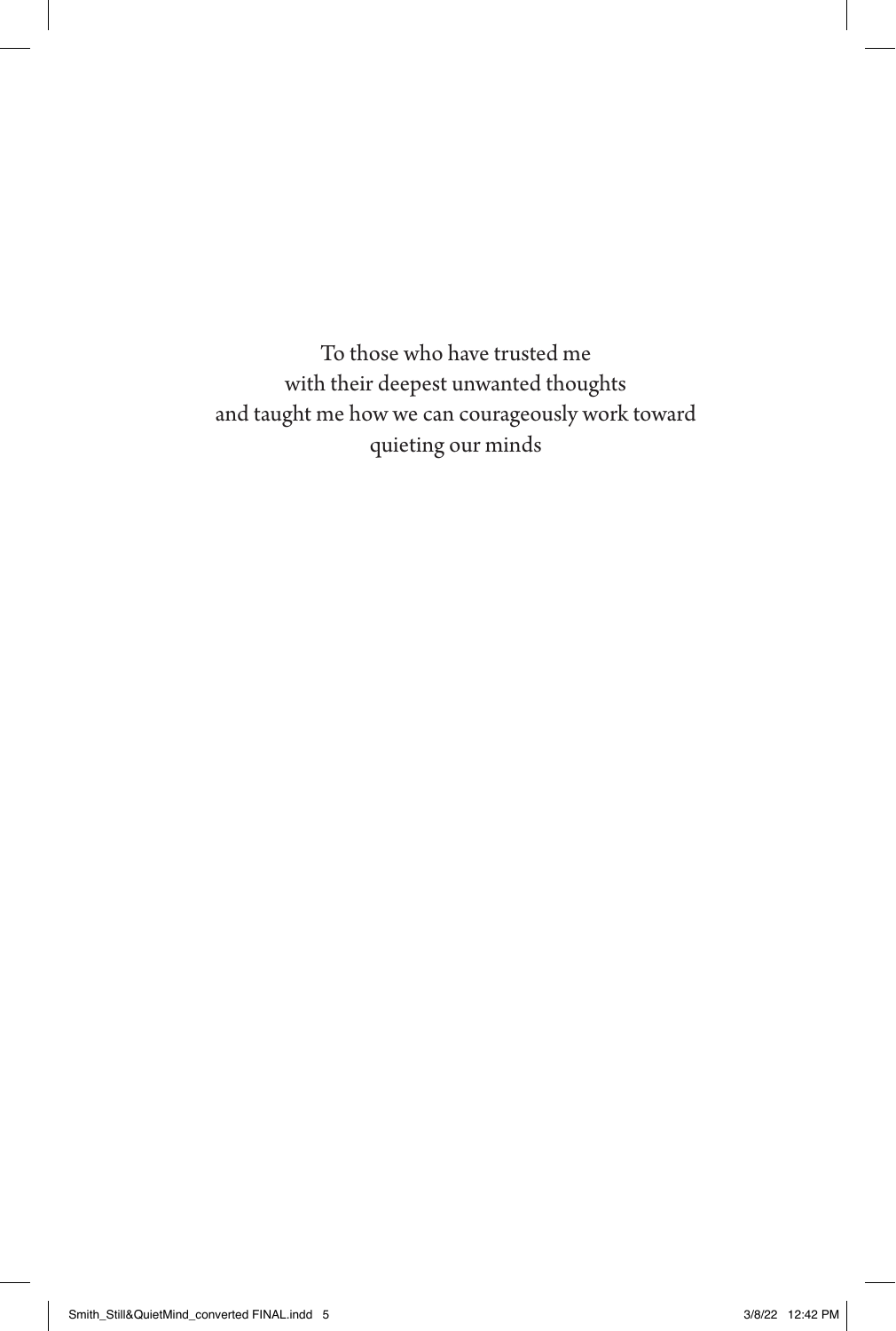# **Contents**

| Introduction: A Loud and Restless Mind               | 9   |
|------------------------------------------------------|-----|
| Part 1: General Approaches for Changing Thoughts     |     |
| 1. Know Your Thoughts                                | 23  |
| 2. Pray Your Thoughts                                | 35  |
| 3. Rest Your Thoughts                                | 45  |
| 4. Disentangle Your Thoughts                         | 57  |
| Part 2: Holistic Approaches for Changing Thoughts    |     |
| 5. Focus Your Thoughts                               | 71  |
| 6. Capture Your Thoughts                             | 79  |
| 7. Calm Your Thoughts                                | 93  |
| 8. Repair Your Thoughts                              | 105 |
| Part 3: Specialized Approaches for Changing Thoughts |     |
| 9. Set Aside Your Thoughts                           | 119 |
| 10. Dismiss Your Thoughts                            | 133 |
| 11. Medicate Your Thoughts                           | 147 |
| 12. Sit with Your Thoughts                           | 159 |
| Acknowledgments                                      | 165 |
| <b>Notes</b>                                         | 167 |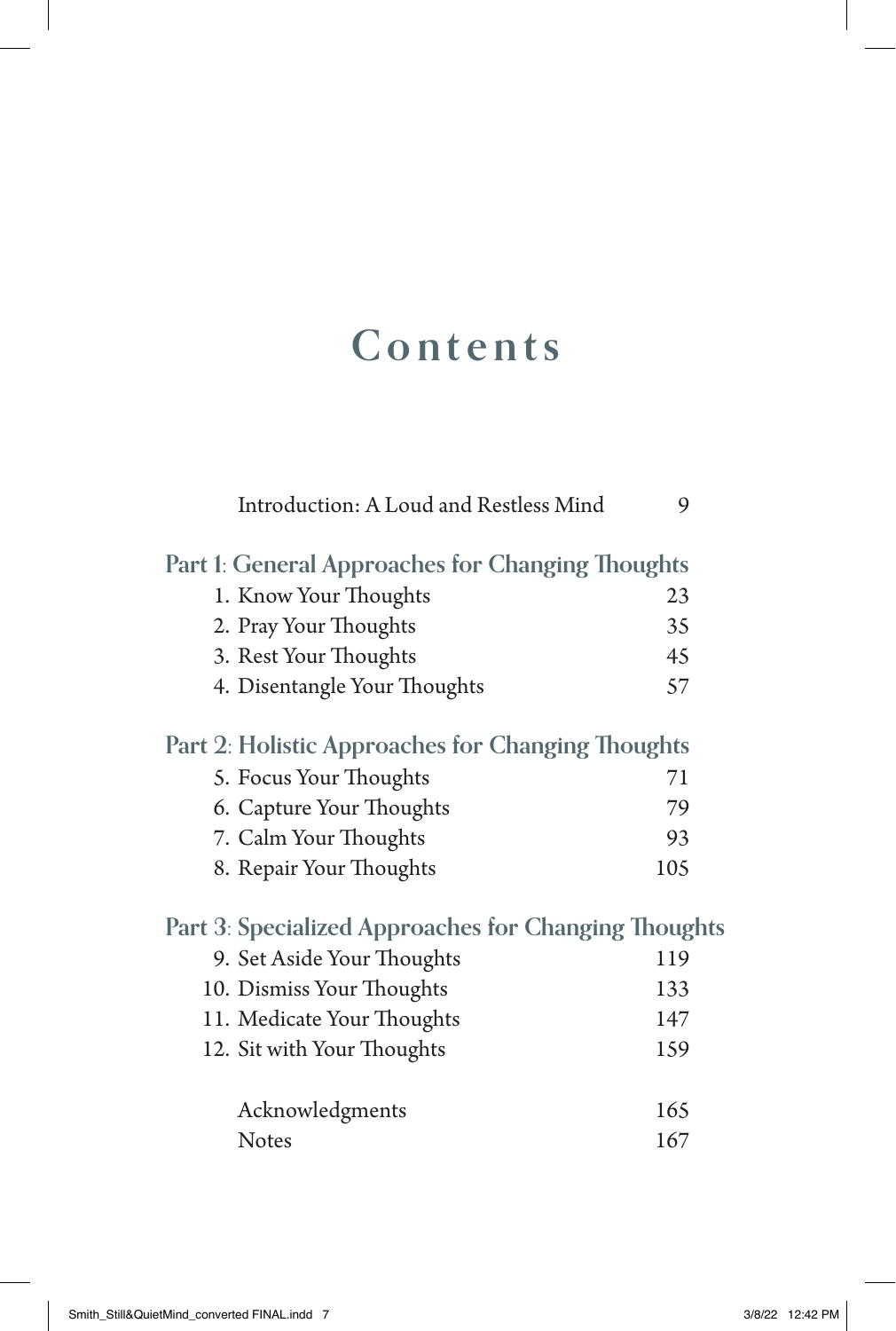# **A LO U D A N D RESTLESS MIND**

#### *Why does God hate me?*

It's not a thought you want to have in the middle of the night, but there I was. Sitting in the bathroom unable to sleep, my head dropped into my hands. Frustration flooded my face, and I felt my stomach turn. *Why does God hate me?*

For several months, I had experienced head and neck pain that felt all-consuming. By day, I struggled to sit upright or concentrate. As evening approached, the pain only intensified. By 7 p.m., I had curled up in bed trying to sleep the burning sensation away, but the hours dragged on without relief. Physical pain was a familiar struggle for me, but this neck problem was new. I didn't want to deal with it. I was done. Yet another sleepless night without relief was too much. *Why me? What is wrong with me? Why does God hate me?*

Even as these thoughts raced through my mind, I could have quoted half a dozen Scripture passages about God's love for me. Every rational part of me would have told anyone who asked that, yes, of course God loves me. But despite my rational knowledge and theological convictions, my uncontrolled pain felt like proof that God's love was a lie. Unwanted thoughts that painted God as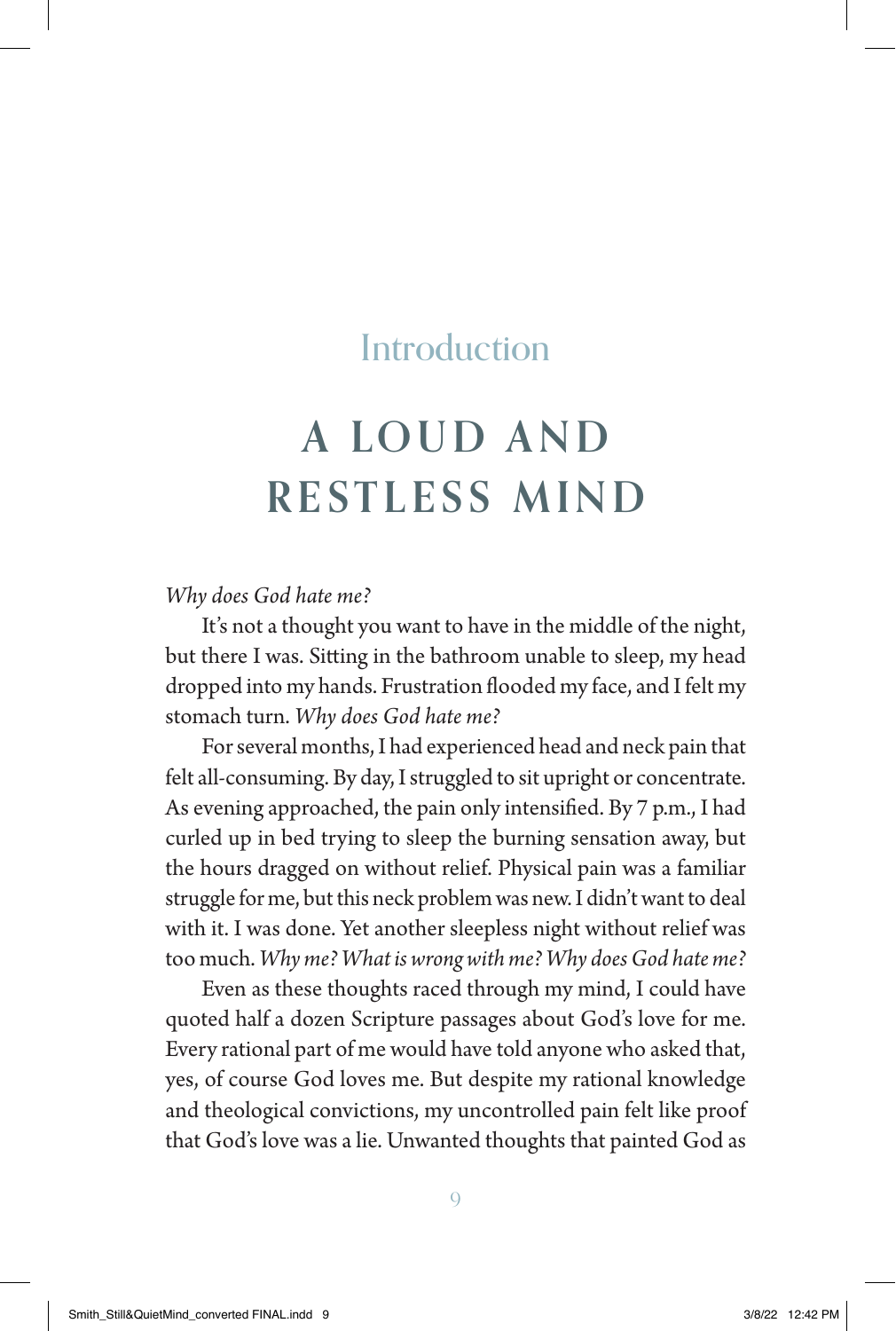uncaring and hateful materialized out of the dark. I *knew* God was loving. He didn't *feel* loving. What was I to do with the dissonance that had settled deep in my soul?

I had a few options. I could become alarmed that my theology was in danger. *How can you doubt the Word of God that speaks over and over again of his love for you?* I could berate myself for allowing such an unbiblical thought to come to mind. *How can you think such things? How ungrateful! Do you realize what Christ has done for you?* Or I could try to push the thought away and remind myself of how untrue it was. *No, Esther. Stop it. Of course God loves you.*

I'm fairly certain that none of these responses would have been helpful in my exhausted state. Wondering if God hated me was no insignificant thought, but even in that disoriented moment, I realized that the thought didn't need to be a big deal right then. Not at midnight. What I really needed was sleep. So I walked back to bed and plugged in a heating pad. Lying down on the comforting warmth, I set the unwanted thought aside. I took in several deep breaths, closed my eyes, and focused on the weight of my body as it began to relax.

Each deep breath in through my nose filled my abdomen. Each slow breath out through my mouth settled me a little deeper into my mattress. I began to pray, describing what I was experiencing to God. *God, my neck is on fire. I hate this. I don't want to deal with this anymore.* My heating pad and deep breathing took my pain down the smallest notch. My honest lament calmed my soul. My tears stopped flowing. My anger began to dissipate.

I turned to a familiar verse that often gave me comfort in the middle of the night and began to meditate on it. "Wait for the LORD; be strong and take heart and wait for the LORD" (Ps. 27:14 NIV). The Scripture soon became synced with my breath. Breathe in—*wait for the Lord.* Breathe out—*be strong and take heart.* God did not feel loving, but if I waited long enough, maybe I would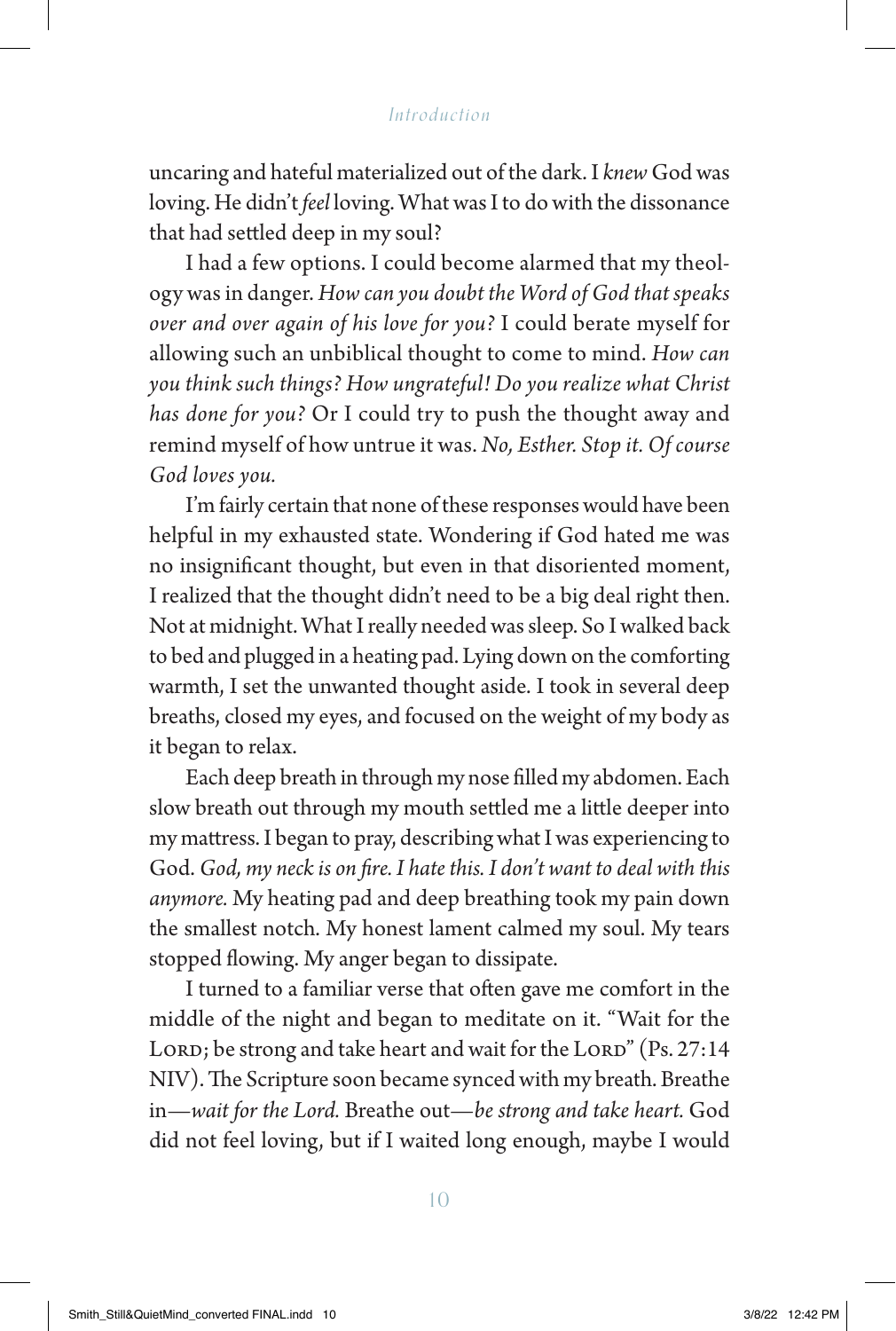experience what I believed to be true. The longer I meditated on this verse, the more my body and mind began to calm. Slowly I drifted off to sleep.

The next morning, I revisited the thought that had intruded on my peace and theology the night before. Armed with strong black coffee and the strength that comes with sunshine, I was ready to investigate. *Where did that thought come from?* A memory soon crystalized in my mind. A Facebook post I had seen earlier that week had been lingering just beneath my conscious awareness.

An acquaintance had posted a story of her miraculous healing. After a time of prayer, fasting, and repentance, the chronic pain she had been experiencing since childhood had miraculously disappeared. The moment I read the post, I closed my computer and shut off my thoughts. *Of course. Of course she got better. I can't even think about that right now.*

My attempt at thought suppression didn't succeed as intended. Underneath the surface lingered an unacknowledged thought that God loved the person he had miraculously healed more than he loved me. The thought bubbled up at midnight. *God must not love me like he loves her. Maybe he actually hates me.*

Simply realizing the origin of my thought brought some clarity that helped me to investigate further. Remnants of a prosperity gospel had lodged themselves in my heart. This false gospel whispered in my ear that the Lord heals those he loves and hates those he leaves in pain. That he rewards good behavior with desired outcomes and heals only those who pray longer, fast better, and repent harder.

Over the next weeks and months, I processed, prayed about, and worked through this thought in a variety of ways. I can't say the thought never came to mind again or guarantee it won't ever arise in the future. What I can say is that many of the strategies I used that night and in the weeks to come have helped me to keep thoughts like this at bay when my circumstances feel overwhelming.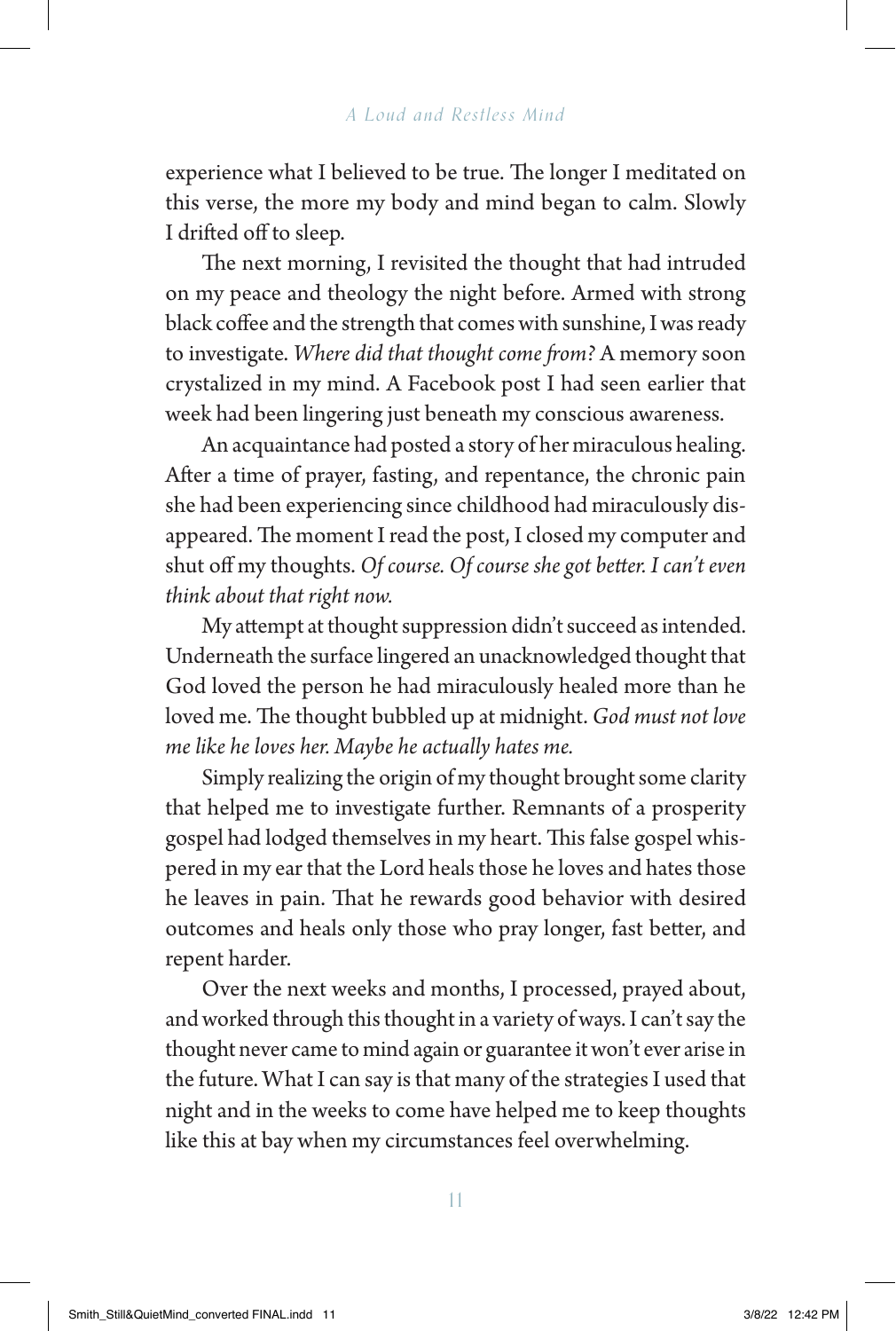Instead of feeling alarmed when I experience difficult thinking, I have learned to slow down and observe my restless thoughts. I calm my body, call out to God, and meditate on Scripture. I get curious about where the thoughts might have come from and practice other strategies you will learn in this book.

#### **COMMON TYPES OF UNWANTED THOUGHTS**

How about you? Do you experience thoughts you don't want? Like me, do you ruminate on beliefs about yourself, the world, or God that feel true even though you know they are not? Like many people I meet, do you feel tormented by depressed, anxious, or intrusive thinking? Like everyone, are you uncertain about what to do with some of the thoughts that enter your mind?

For some people, unwanted thoughts feel like a mere annoyance. Other people experience them as problematic daily interruptions, and still others would describe them as a brutal and invisible form of torture. No matter the level of your distress, unwanted thoughts of all kinds often seem better kept inside. Perhaps you have the feeling that if you opened up about what went on in your head, no one would understand. Perhaps people would judge you or even think you are crazy.

No matter how stubborn your thoughts may feel, you are not alone. We all walk around with thoughts we just can't get out of our heads. Consider some of the most common categories of unwanted thoughts people experience.

#### Worried and Anxious Thoughts

Everyone experiences worried and anxious thoughts from time to time. Mild worry over life circumstances may briefly appear. Anxious thoughts may cause heart palpitations and stomach pain. Full-blown panic attacks may lead to fears of dying. *What if I don't know what to say and look stupid? What if my baby*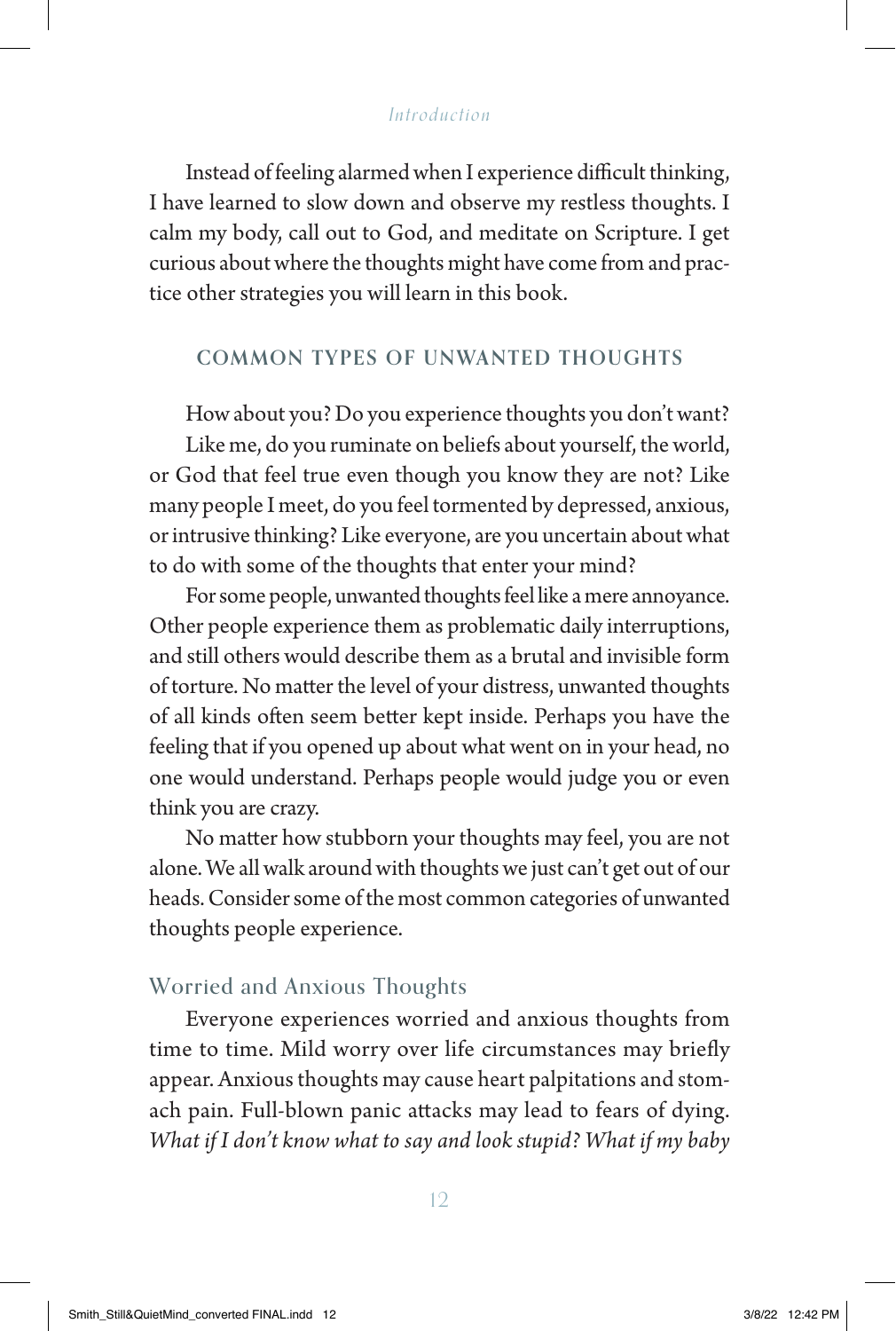*gets sick? How will I pay these bills? Am I having a heart attack? Am I dying?*

# Self-Deprecating Thoughts That Assign a False Identity

Self-deprecating thoughts arise when we see ourselves differently from how Scripture describes us. *I'm not good enough. I have to be perfect. I'm worthless and I hate myself.*

# Depressed, Hopeless, and Suicidal Thoughts\*

Life circumstances, difficult relationships, and dysfunctions in our bodies and souls can lead us to depression and hopelessness. *This is too hard. I'm not sure I can forgive myself. Nothing will ever get better. People would be better off without me. I just want to die.*

# Racing Thoughts and Incessant Mental Chatter

Sometimes it's hard to turn off our brains. There may or may not be anything upsetting about the content of our racing thoughts. Either way, we wish we could stop the incessant chatter. *I should cook lasagna for dinner. I can't forget to change the oil in the car. What should I be doing with my life? I just want to leave everything and never come back.*

# Daydreams, Fantasies, and Mental Pictures of Past and Future Events

We may rehearse mental images of past events that we wish had gone differently. Other times, we fantasize about an ideal version of the future or predict every disaster we can imagine. *I can't believe* 

<sup>\*</sup> This book will not address suicidal thoughts in detail. If you find yourself ruminating on thoughts of death, reach out to a friend or counselor. If your thoughts turn into a plan to kill yourself, call 911 or go to the nearest emergency room. For further help, consider reading *I Just Want to Die: Replacing Suicidal Thoughts with Hope* by David Powlison (Greensboro, NC: New Growth Press, 2010).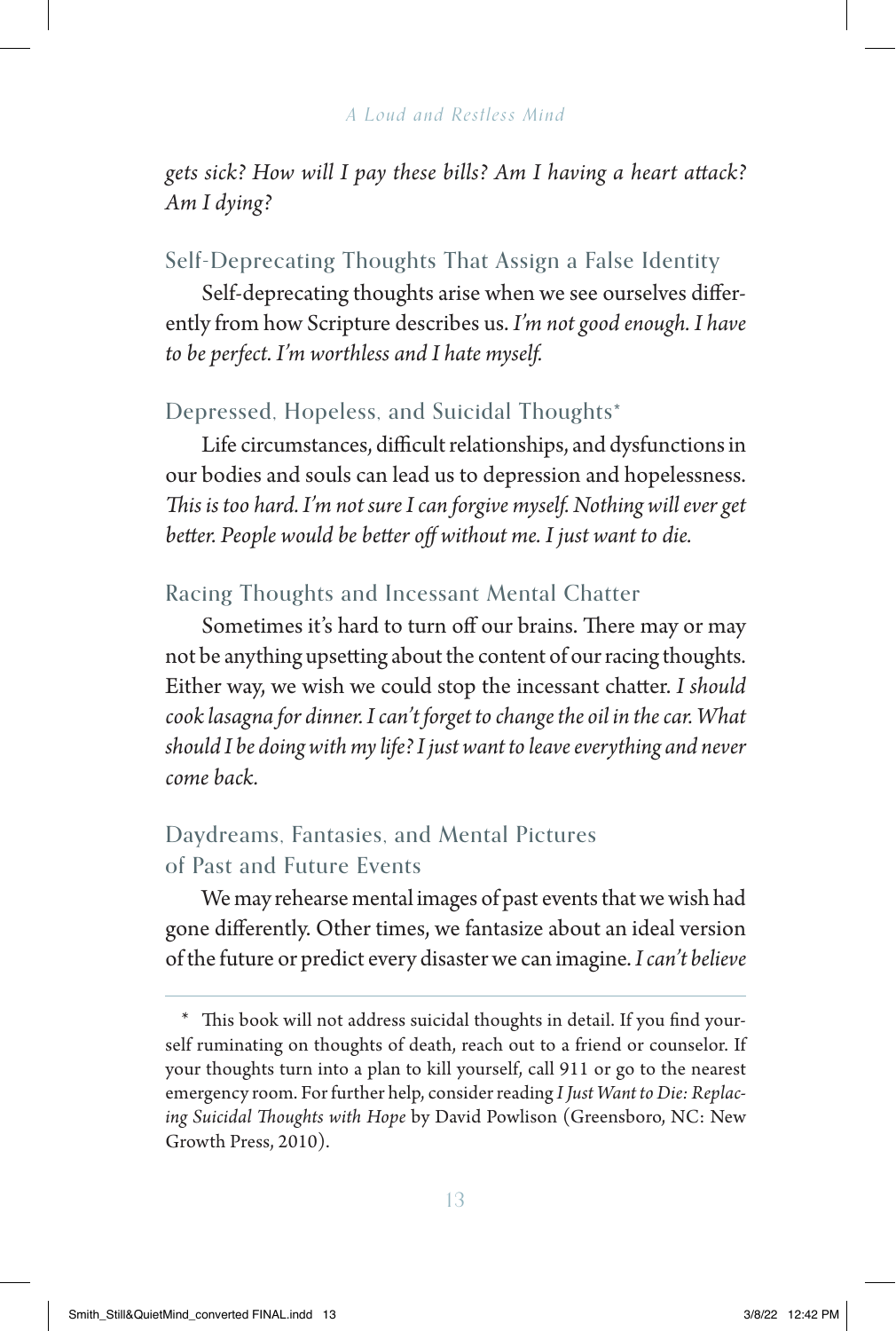*I said something so stupid in that meeting. How much better would life be if I had a different wife? I just know my son will get sick and die.*

## Irrational Thoughts That Don't Match Reality

We all experience times when our thinking becomes biased or impaired and we struggle to see certain situations or people clearly. Sometimes this thinking can become obsessive. In other cases, people experience delusional thinking that breaks from reality. *No one likes me. If I touch that doorknob, I will get sick. The FBI is following me.*

# Sinful Thoughts

Our sinful thoughts can be judgmental, envious, and bitter. Other times they are lustful, angry, deceitful, and prideful. *I hate him. One lie won't hurt. I'm better than all of them. This will be the last time . . .*

# Thoughts That Contradict Professed Theology

Sometimes our thoughts contradict our theology in shameful or anxiety-provoking ways. *If I just \_\_\_\_\_\_\_, God will accept me. Does God love me? Is heaven real? Am I even a Christian?*

# Intrusive Thoughts and Images

Many people experience shocking thoughts and images that seem to spontaneously appear out of nowhere. These thoughts are typically highly distressing and feel shameful to admit. Oftentimes, they revolve around sensitive themes such as violence, sexuality, and faith. *I could walk across the room and stab my daughter. I just had a sexual thought about my pastor. I hate God. What if I jumped off this building?*

## Thoughts Related to Traumatic Experiences

Trauma occurs when distressing events overwhelm our ability to cope. Following a traumatic incident, it's common for our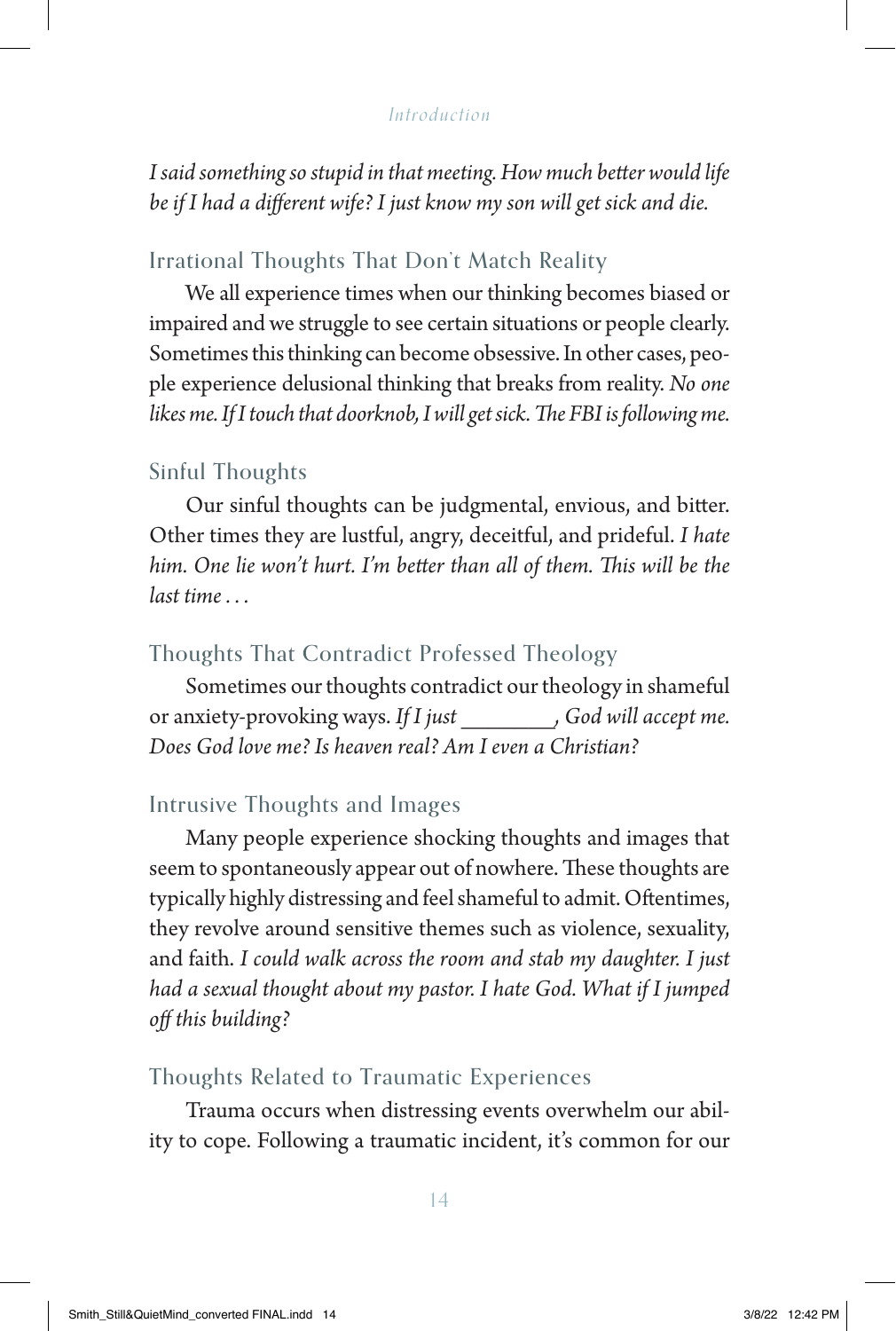thinking to become clouded by thoughts that fit into many or all of the categories listed above. Thoughts filled with shame, doubt, fear, anger, and sadness may linger just beneath our conscious awareness. It takes careful examination to realize they are coloring our overall mindset far more than we realize. *I am dirty. God doesn't love me. I'm going crazy. I never feel safe. Will the pain ever stop?*

# Unwanted Thoughts about Unwanted Thoughts

Sometimes our most distressing thoughts happen when we start to feel bad, guilty, or ashamed that we are experiencing unwanted thoughts. *God must be so disappointed in me for being anxious. I'm a bad Christian for being depressed. Why can't I just stop thinking that?*

Which category resonates with you the most? Many of these categories overlap, and you may find yourself struggling with more than one category at the same time. No matter the type of thoughts you tend toward, it's likely your efforts to find relief haven't been completely successful. As hard as you try, you can't stop thinking, feeling, or believing the unwanted thoughts that cross your mind. What should you do next?

#### **A MULTIFACETED APPROACH**

There is no single magic solution to changing our thoughts. When unwanted thoughts linger, we need a multifaceted approach that draws on a range of biblically faithful strategies. I hope to offer such an approach in this book. While considering these strategies, I have found it important to keep the following principles in mind.

First, our approach to thought change should be faithful to Scripture. *All* of Scripture. Instead of relying on a handful of isolated passages, we should attempt to understand how thought change fits into the overall biblical narrative. This broader perspective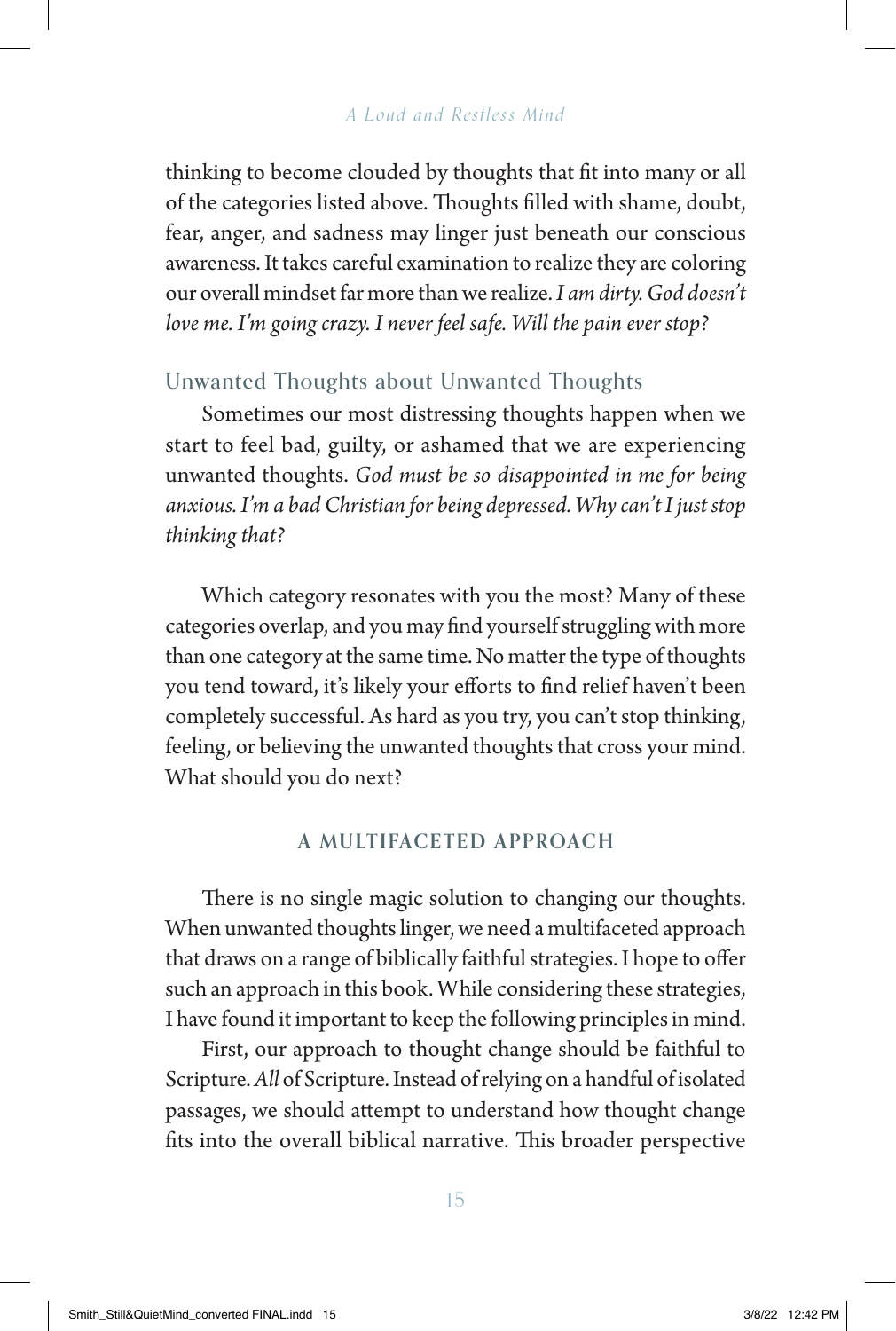compels us to look at our thoughts in light of who God is, what he says about us, and how he relates to us. It opens our eyes to see our thoughts in light of God's love for us and his plan of redemption for all parts of ourselves, including our minds.

Second, not all unwanted thoughts are the same, which means they should not all be treated the same. Strategies that work for mild anxiety likely won't be sufficient for thoughts connected to a serious trauma. If you treat intrusive thoughts with biblical guidance meant for sinful thoughts, you will get worse, not better. When painful thinking clouds our minds, we need a variety of strategies that address the varying causes and consequences of our thoughts. These strategies should take into account the influence of our bodies, minds, souls, and relationships.

Third, as we engage this process of change, we should be patient with ourselves. If you have struggled with unwanted thinking for a long time, it can be easy to berate yourself for not getting or doing better. Instead, I encourage you to curiously consider some of the reasons why you may be struggling to make progress. You don't need to fast-track your way to healing or relief. Getting upset when you are unable to change your thoughts builds up anxiety and frustration. These emotions then feed back into your thoughts, fueling greater levels of distress. As you read on, I will help you to consider some of the common reasons people get stuck. I will remind you over and over again of Jesus's love for you, which remains faithful before, during, and after your attempts to change.

Finally, as you continue reading, it's important to remember that none of the strategies in this book will change your thoughts on their own. Rather, the strategies I offer "allow us to place ourselves before God so that he can transform us."1 Romans 12:2 teaches that we are transformed by the renewing of our minds. This renewal does not happen through willpower or even by replacing our thoughts with Scriptures. This renewal is a work God does in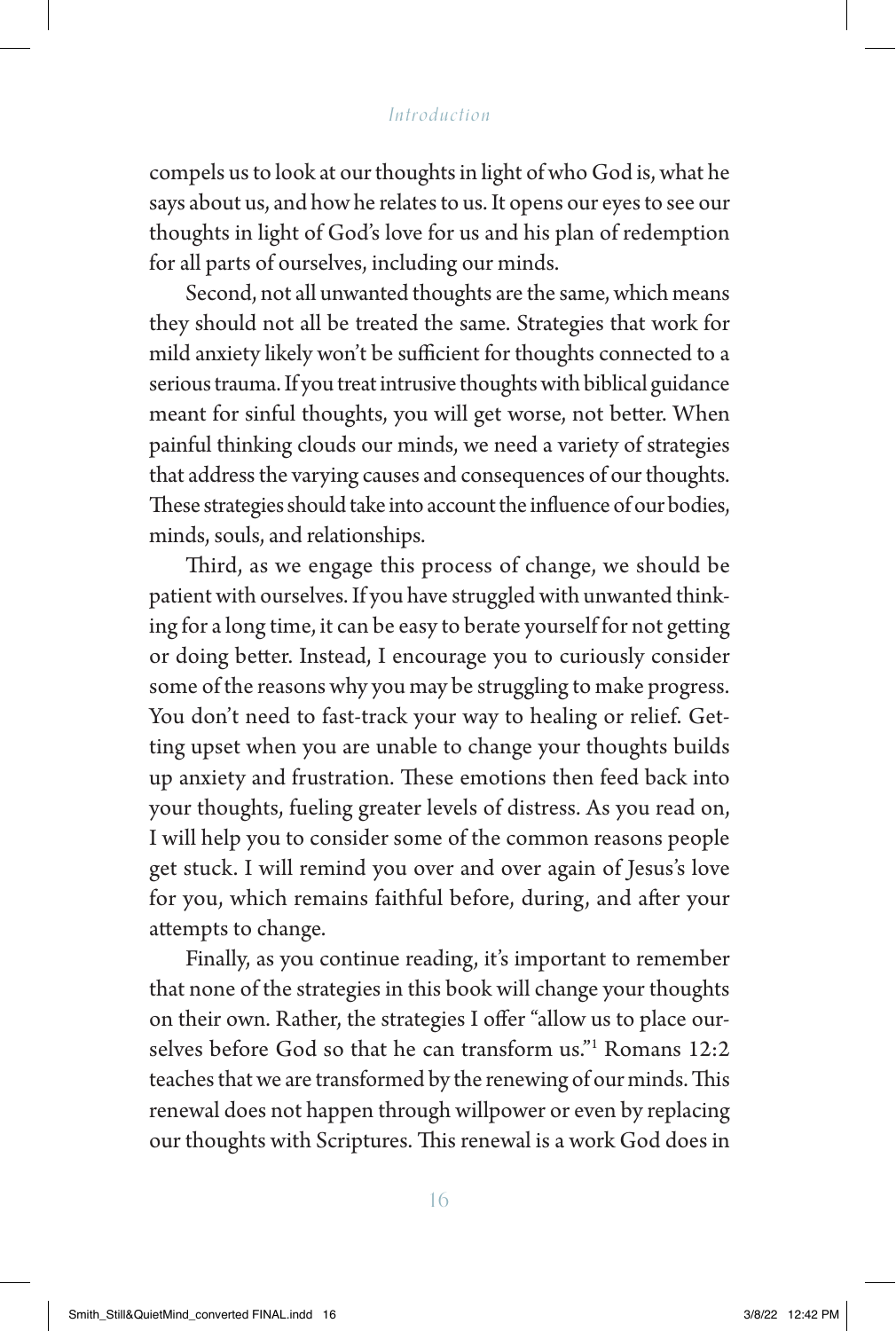us as we are united with him and receive from him the grace and energy we need to change (see 1 Cor. 15:10; Phil. 2:12–13).

We are transformed when we stand in God's presence with unveiled faces—with intimacy and vulnerability (see 2 Cor. 3:18). As we encounter his glory, we are transformed into God's image, and this transformation "comes from the Lord who is the Spirit." Our thoughts are changed as we enter the presence of a good and loving Father who helps us believe the truth found in Scripture and who does the work of transformation for us. You will find that many of the strategies in this book are tools to help you enter God's presence. There, the Holy Spirit can take over the transformational work you have struggled to achieve on your own.

# **TWELVE STRATEGIES FOR CHANGING UNWANTED THOUGHTS**

Each chapter in this book will offer a strategy to help you with the process of changing your thoughts. We will start by looking at some general approaches to changing thoughts that focus on your relationship with yourself, God, the world, and other people. You will *examine* your thoughts through self-reflection (chapter 1), *pray* your thoughts to God (chapter 2), *rest* your thoughts in God's creation (chapter 3), and *disentangle* your thoughts in community (chapter 4).

The middle chapters will look at a series of holistic approaches to changing thoughts that focus on your mind, heart, body, and life story. You will learn to *focus* your thoughts on God's Word (chapter 5), *capture* your thoughts and heart with a right knowledge of God (chapter 6), *calm* your thoughts by using strategies that address the body (chapter 7), and *repair* your thoughts by inviting God's presence and God's Word into your story (chapter 8).

Toward the end of the book, we will discuss more specialized approaches to dealing with thoughts that can be especially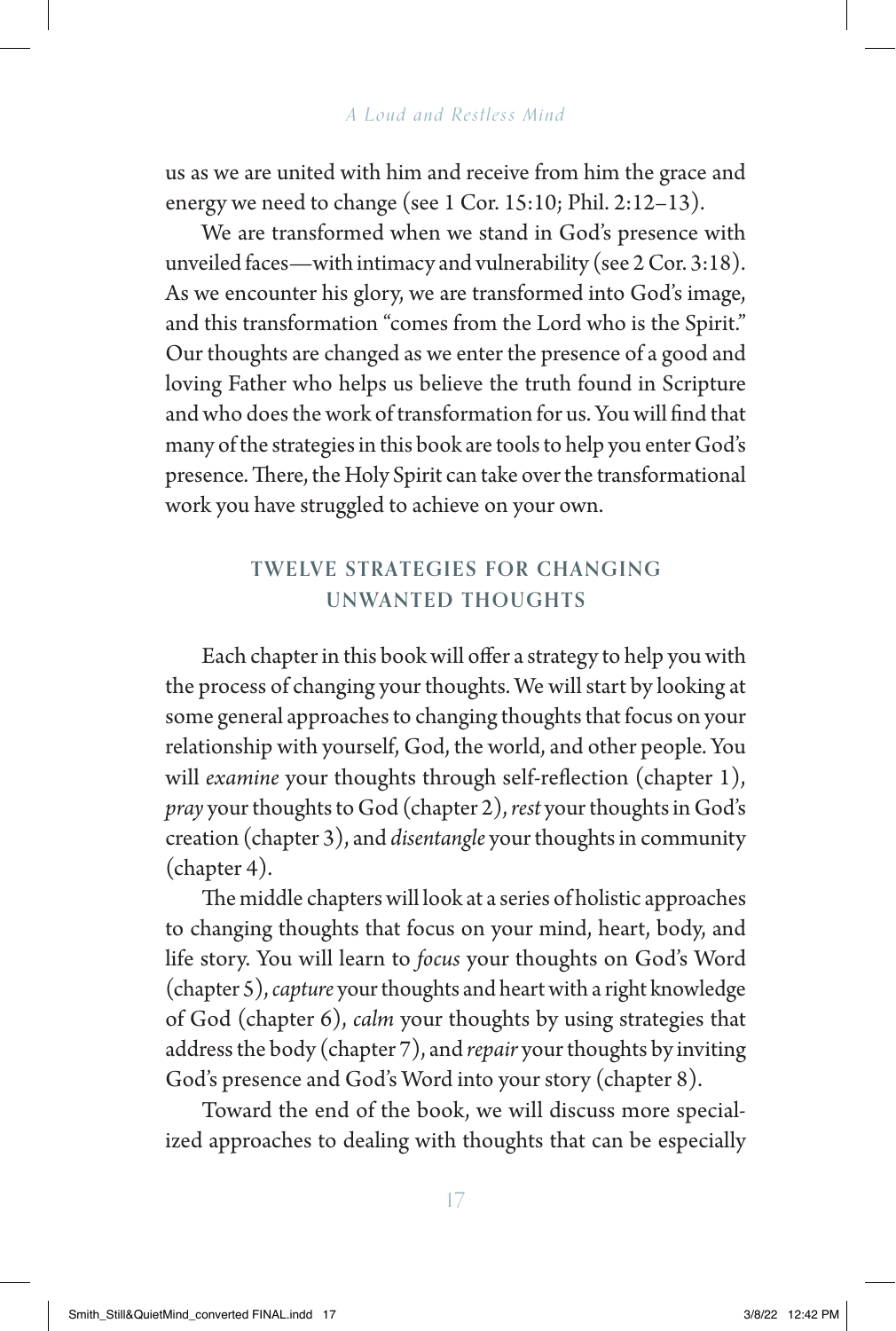problematic. We will discuss how to *set aside* your thoughts when they are connected to trauma (chapter 9), *dismiss* your thoughts when they are intrusive and obsessive (chapter 10), and determine those times when *medicating* your thoughts may be a good option (chapter 11). In the final chapter, you will consider how to *sit with* your thoughts when they linger far longer than it seems they should (chapter 12).

#### **PRACTICE THE STRATEGIES AS YOU READ**

Some of the strategies in this book are challenging. Others are time-consuming. Some will seem so simple you may doubt they will be effective. Many will feel easy to skip. *The strategies will work only if you use them*, so I encourage you to consider your mindset as you continue reading. I hope you will read each chapter slowly, practicing the strategies in real time instead of resolving to come back later.

As you practice, the goal is not for you to do each strategy perfectly or to get anything "exactly right." Instead, simply experiment and notice what resonates with you. Some strategies will work better for you than others, depending on the type of unwanted thoughts you experience as well as your personality and preferences. If a strategy doesn't work or even seems to make things worse, feel free to make modifications to it that make sense to you or even pass on it for the time being.\*

You can get started right now. Grab a journal or a piece of paper. Go back to the categories of unwanted thoughts listed on pages 12–15 and consider two questions. Which categories do you struggle with the most? What specific unwanted thoughts do you most want to change? Write down any thoughts that come to mind.

<sup>\*</sup> This is particularly important if you have experienced trauma or if you are experiencing intrusive thinking patterns that may be connected to obsessivecompulsive disorder. We will discuss more specialized approaches to dealing with thoughts connected to these experiences in chapter 9 and chapter 10.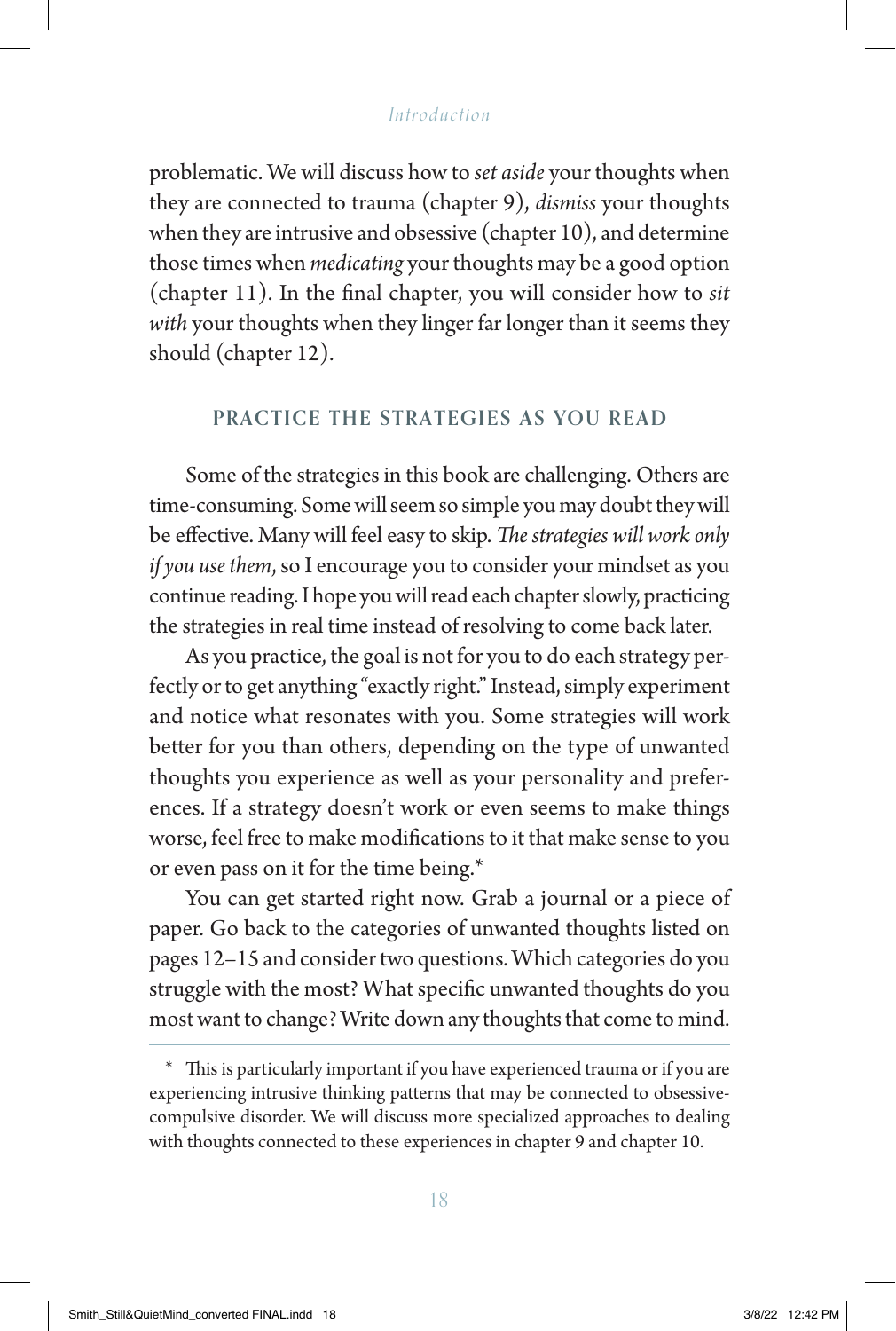Once you finish journaling, pick just one of your unwanted thoughts. Hold it in your mind and simply allow it to be there.\* Don't struggle against it or push it away.

#### *Pause to reflect*

Close your eyes and take a deep breath to help you to rest and feel calm. Breathe in through your nose and out through your mouth. Do this several times.

#### *Pause to breathe*

Begin to meditate on Psalm 46:10, which says, "Be still, and know that I am God." As you breathe in, remind yourself—*be still*. As you breathe out, remind yourself—*and know that I am God*. Do this about five times.

#### *Pause to breathe and meditate*

Repeating these words is not a mindless mantra. It is a purposeful remembering of the Holy Word of God. Be still in his presence. Quiet your mind with his truth. Then open your eyes and notice: What happened in your mind? What happened to your body? What happened to the unwanted thought?

<sup>\*</sup> At various points throughout this book, I will ask you to purposefully bring to mind some of your unwanted thoughts. If you are struggling with a thought that seems inappropriate to dwell on purposefully or feels too distressing to bring to mind, you can instead bring to mind a general awareness of the fact that you struggle with that particular type of thought.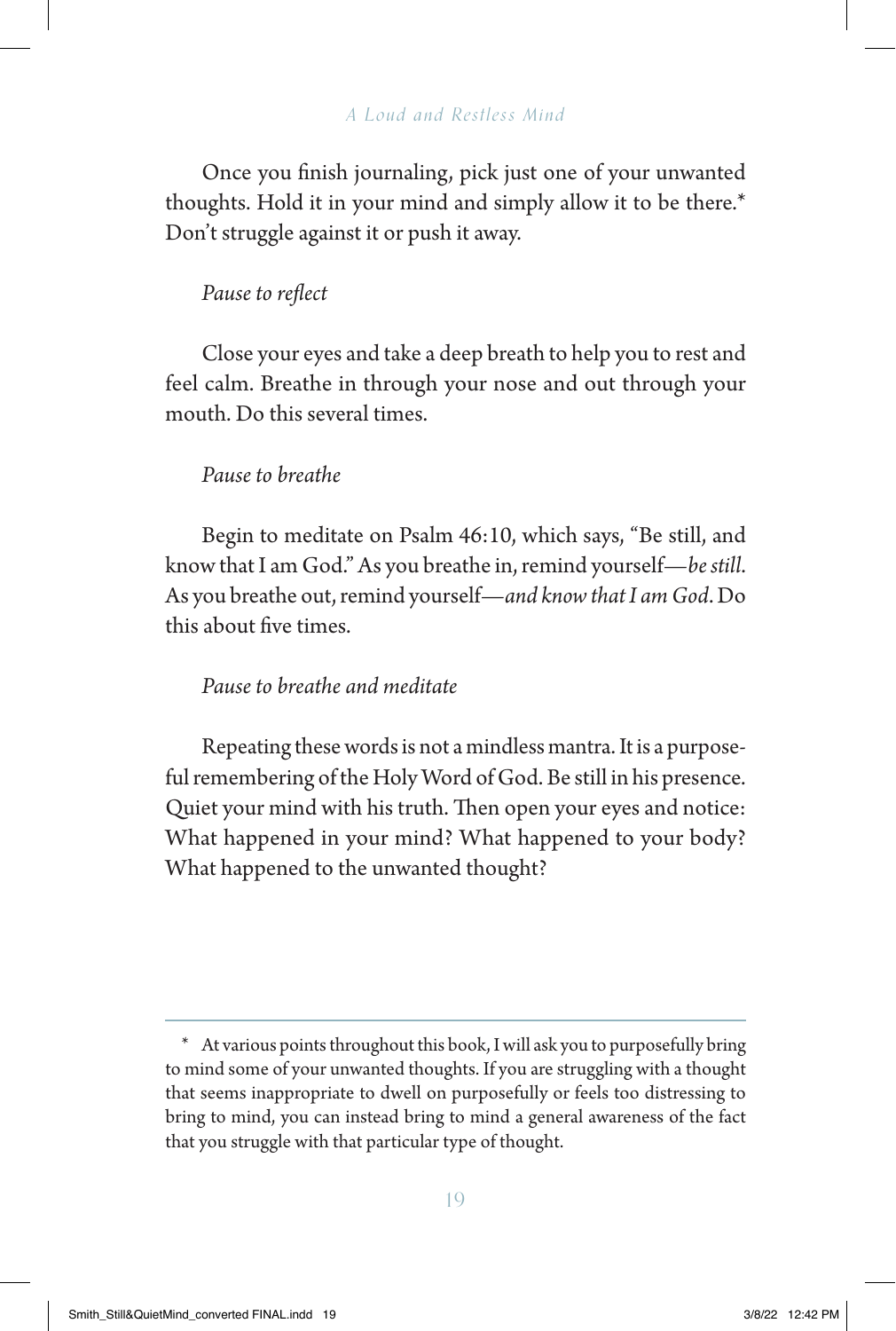# Part 1

# **GENERAL APPROACHES** *for Changing Thoughts*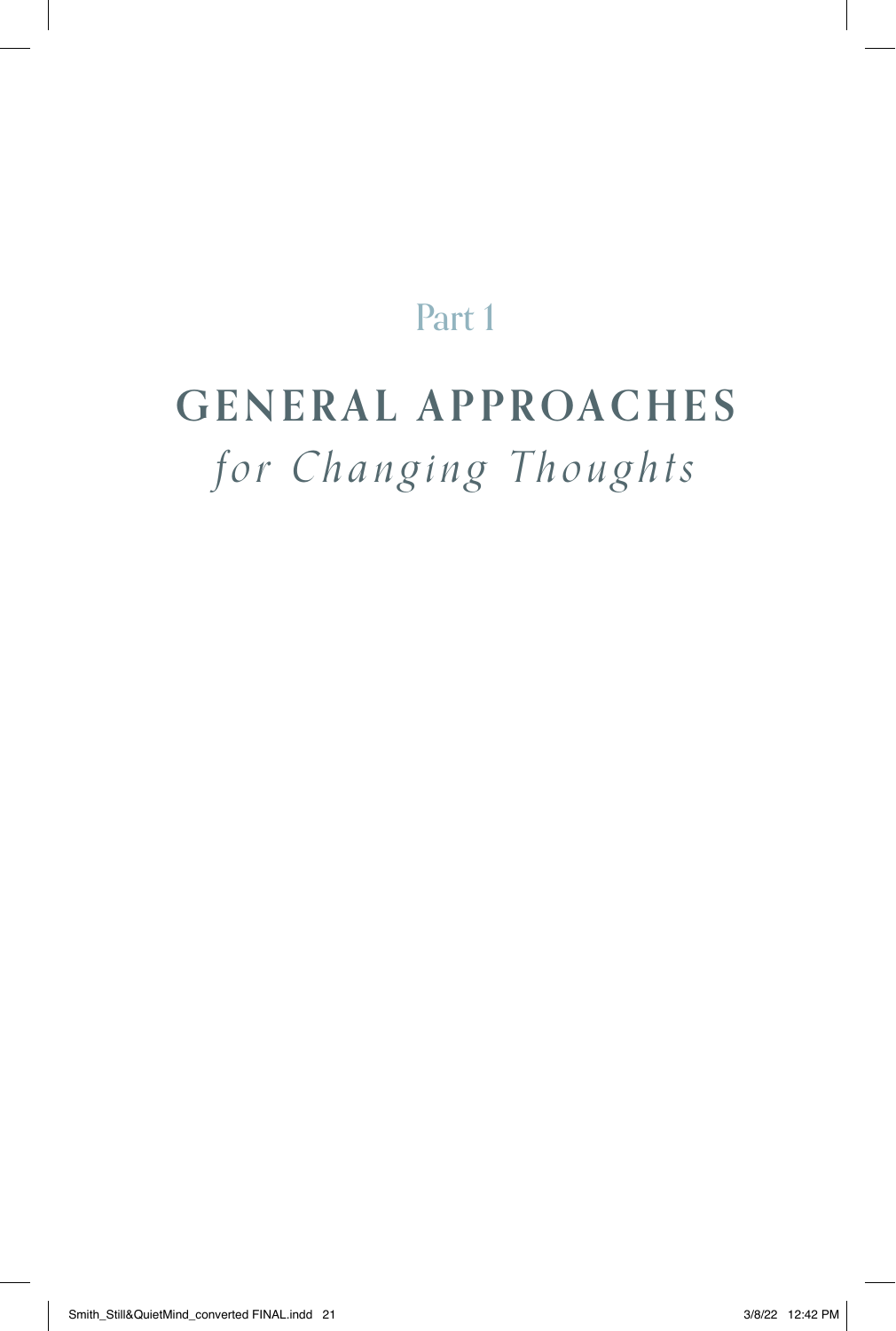# **KNOW YOUR THOUGHTS** 1

"Wouldn't it make more sense to do this exercise with my head facing forward?"

I was lying on my back, and my physical therapist had positioned my head for an exercise. I couldn't figure out why he had tilted my head to the side so that I was no longer looking straight ahead. Or so I thought. He laughed and said, "Your head actually is facing forward. It just doesn't feel that way because your neck is misaligned."

He went on to explain the anatomy of our necks and how certain problems can lead us to lose accurate awareness and perception of our bodies. He also had neck problems and described how he once walked into the office completely unaware that his head was tilted halfway down to his shoulder. A coworker pointed out his crooked posture, but his perception of being upright felt so real that he didn't believe her until he looked in a mirror.

We have all, on occasion, walked around like my physical therapist—unaware that our heads weren't on straight. Except often it's not our bodies that we perceive inaccurately in these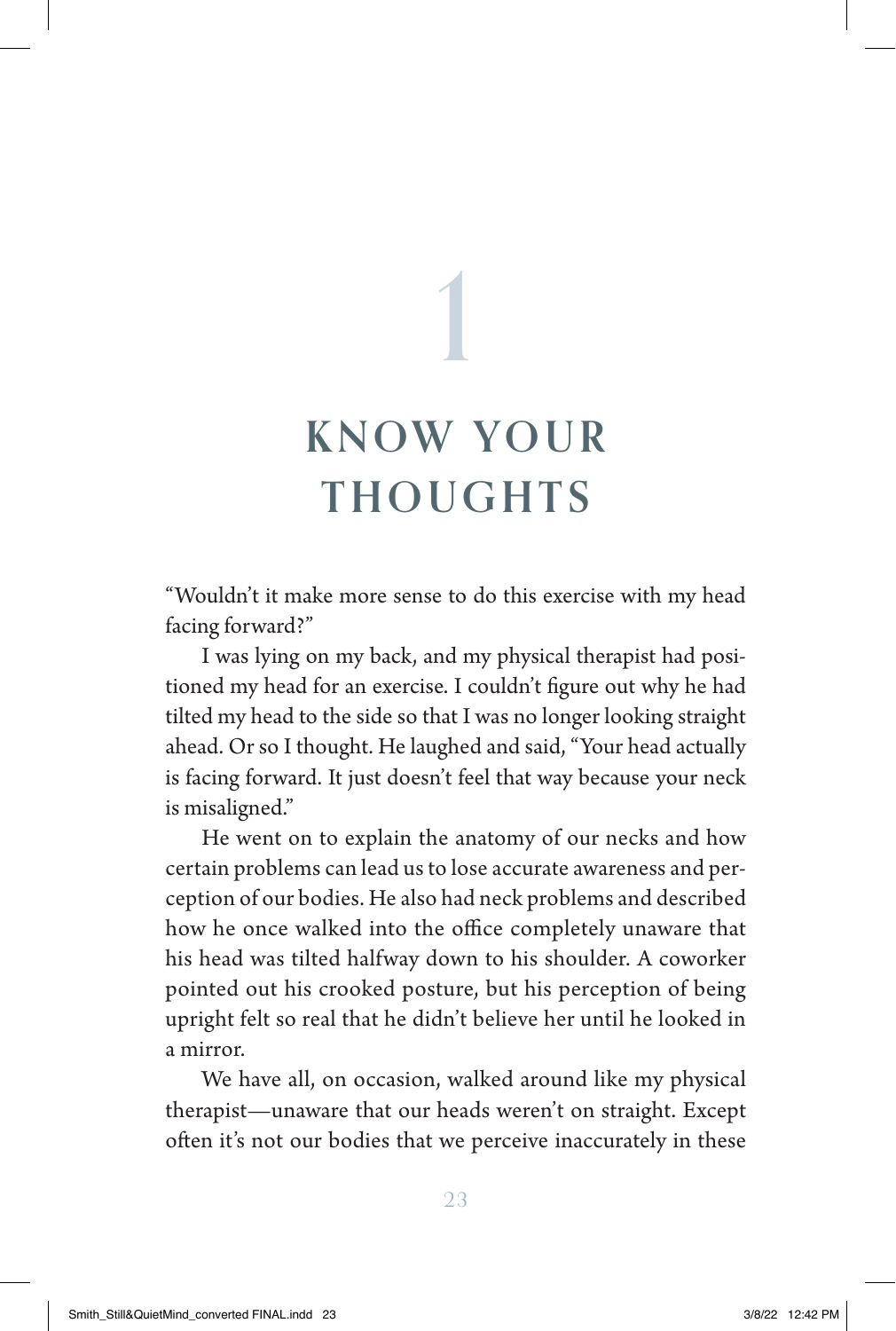instances. It's the true nature of our thoughts and minds that sometimes escapes our awareness.

People often say to me at the end of a counseling session, "I didn't realize I thought that until I just said it out loud." Other times they muse, "I can't tell if this thought is accurate or not." We all experience thoughts that lie just beneath our conscious awareness. We all, at times, think thoughts that are more inaccurate or unhelpful than we would like to admit.

# **TWO COMMON TENDENCIES**

Why do we remain unaware of our thoughts? It often has to do with our tendencies toward avoidance and overthinking.

Some days I like to shove my dark thoughts into a little box and pretend they do not exist. *Everything's fine. I'm fine.* For many of us, constant busyness and distraction techniques help us to suppress our actual thought patterns. We don't know what we think because we don't pause long enough to notice.

Other days, I like to spiral into an abyss of unproductive thinking. My mind wanders, and I barely even realize it is happening. *Hello, midnight! Welcome to my brain.* You might think constant thinking would help us to know our thoughts better, but often this is not the case. We become so caught up in our thoughts that we don't slow down to observe them. The speed, number, and intensity of our thoughts can make it difficult for us to gain an accurate picture of our thinking tendencies and patterns.

Are you an avoider or an overthinker? A suppressor or a spiraler? A lot of us are a combination of both, and it can be helpful for us to identify our personal tendencies.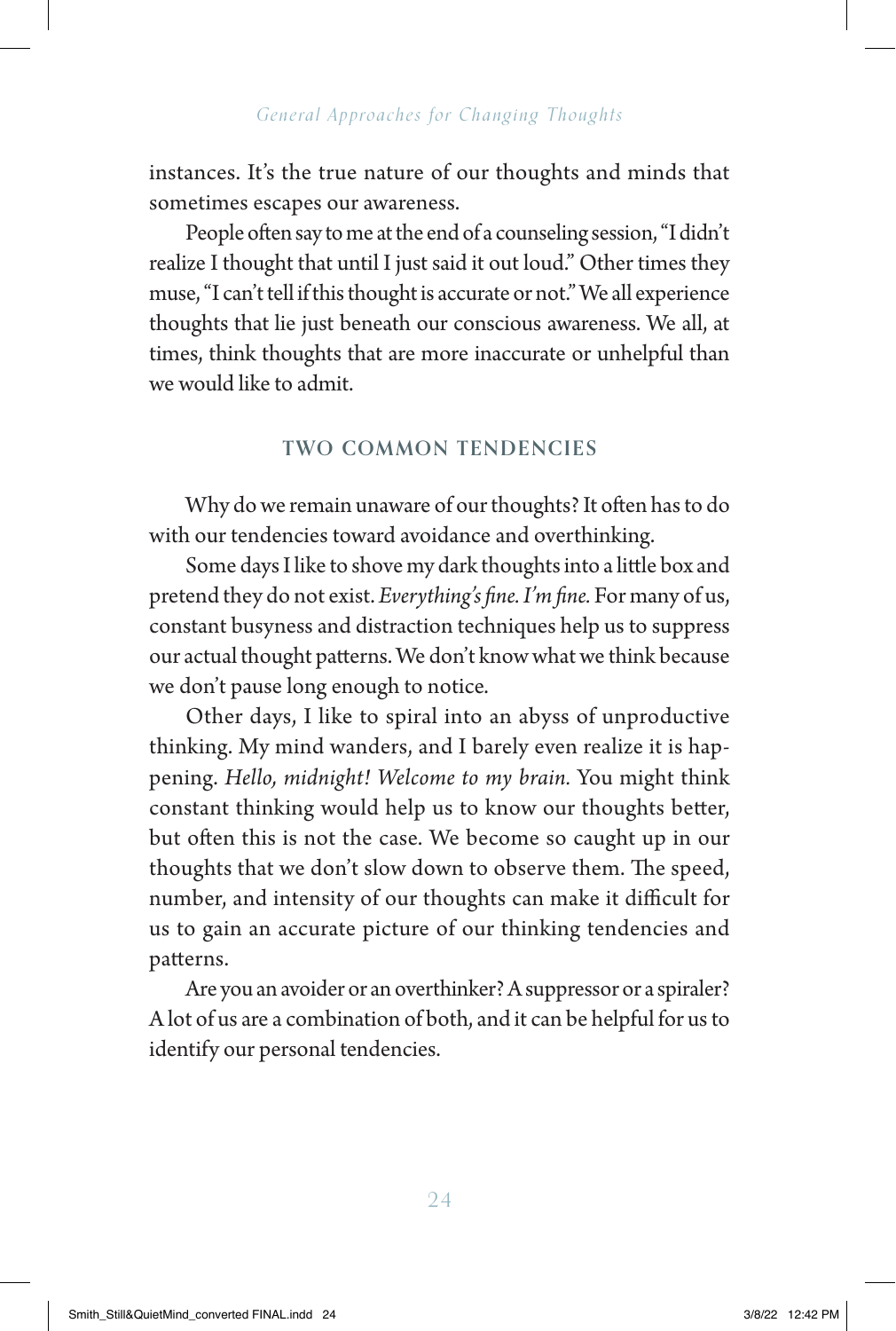#### **KNOWING BEGINS WITH OBSERVING**

Changing our thoughts begins when we move out of these tendencies and get to know our thoughts well by observing them closely.

Imagine that each of our thoughts is a train traveling a set of tracks. Our natural tendency is to ride inside the train. We get caught up in whatever we happen to be thinking and let our thoughts control where we go. When we let our thoughts carry us along, it's difficult to change them. But we have a choice. We can exit the train. We can sit on a bench next to the tracks and watch each train—each thought—pass by.

Knowing our thoughts starts with observing them. With practice, it's possible for us to step outside the trains of our thoughts and watch them as outside onlookers. We observe our thoughts by allowing ourselves to look at what we are thinking without making judgments or trying to change what we find quite yet. Observing our thinking like this is one way we become aware of those thoughts that dwell just beneath the surface.

In their book *Untangling Emotions*, Alasdair Groves and Winston Smith suggest a similar method for approaching emotions. They suggest that, instead of prejudging an emotion, you should "look at it, see what you find, and *then* (not before!) decide how to respond."1 We need to observe before we judge so we don't miss anything important. No matter how well we think we know ourselves, we can be certain that if we watch closely, some of the passing trains will surprise us.

Many Christians avoid this process of looking closely and immediately jump to judging and changing. You might fear that taking time to observe untrue, unhelpful, or unbiblical thoughts is counterproductive or sinful. But observing thoughts is not the same as indulging in sinful thinking or succumbing to an unhealthy belief. Observing closely before responding is how we determine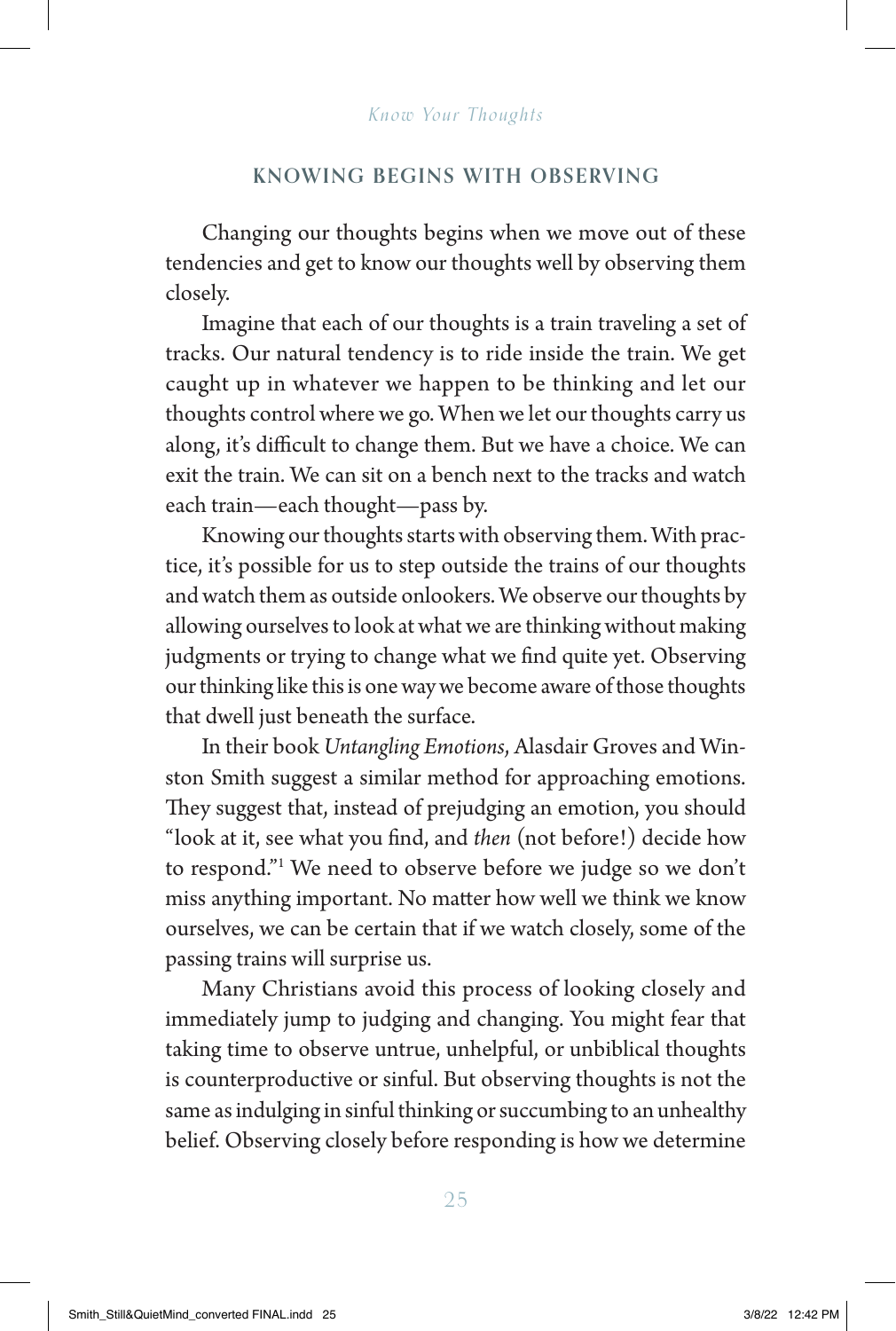the true nature and full extent of our thoughts. We can't change what we don't fully understand. The story I shared in the introduction is a great example of how important this is.

## **PRACTICE OBSERVING YOUR THOUGHTS**

Our thoughts come in two forms. We experience mental images and mental talk. Mental *images* are pictures we experience in our minds. These pictures may represent memories or projections about the future. They may be images of faces or places or of experiences we have had or anticipate having. Mental *talk* is the running commentary we hear in our minds. We might remember words that were spoken to us or make sense of something "out loud" in our minds.

Let me show you what I mean. Close your eyes and count to ten inside your head. Did you *hear* the numbers or *see* the numbers?2 If you *heard* the numbers, that was mental talk. If you *saw* the numbers, those were mental images. Now, count one more time. If you heard the numbers last time, see if you can visualize them this time. If you saw the numbers last time, try to hear them this time.

How did that go? What did you notice? We each experience thoughts a bit differently. Some people are very visual. Their thoughts almost solely take the form of pictures. Other people may struggle to know what I even mean when I mention mental images. Their thoughts almost solely take the form of an inner dialogue. Many people experience a somewhat even combination of both. No tendency is better or worse than another. We are all just a little different.

Let's try one more exercise. We're going to try to observe these two types of thought as they happen in real time. Don't worry if this exercise doesn't come naturally. We're just experimenting, and this exercise can take practice. Close your eyes and let your mind drift wherever it wants to go. Notice what happens without attempting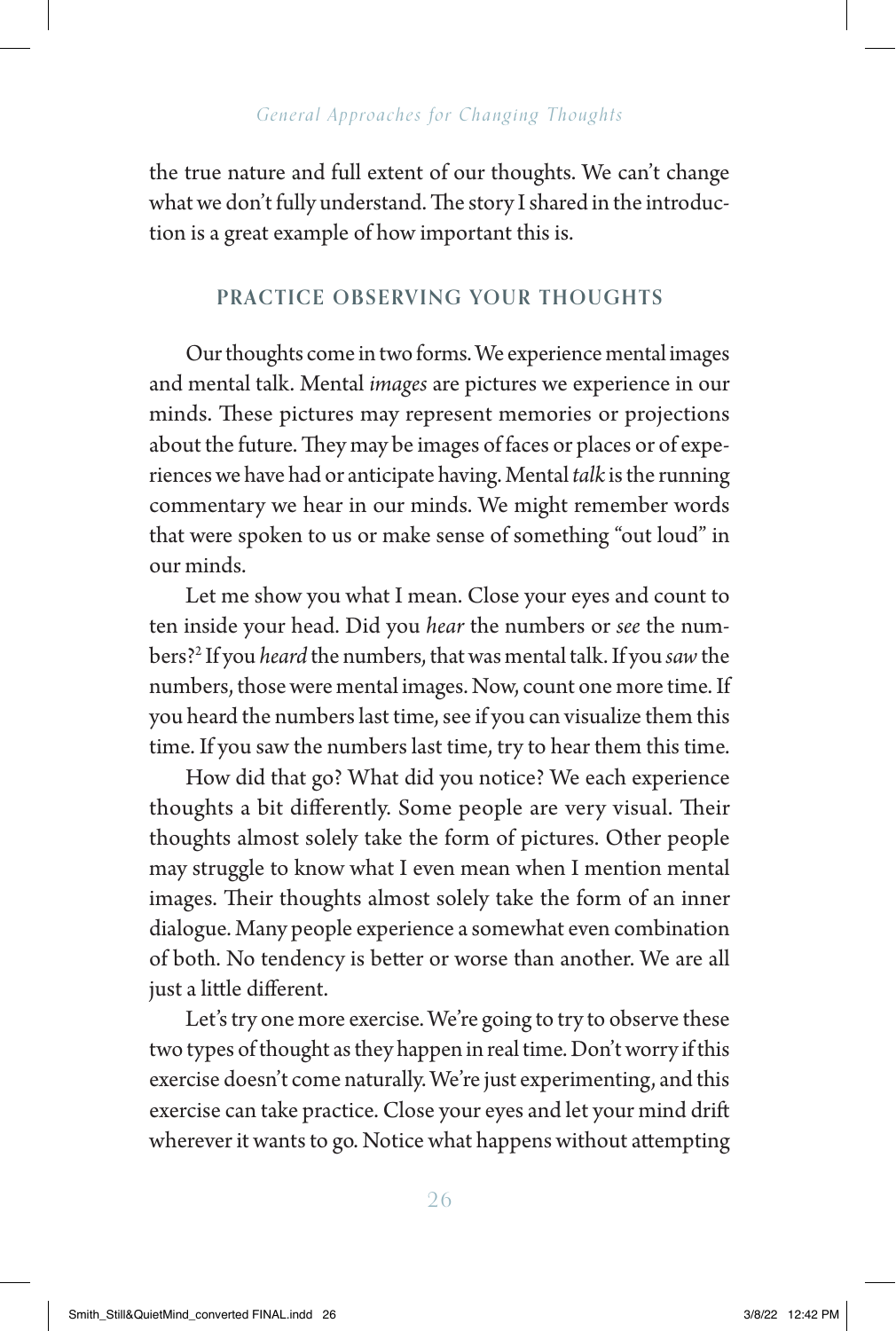to change or judge your experience. At first your attention may be drawn to sounds around you. Then you may notice your attention rest on emotions or physical sensations in your body. Sit for a few minutes until you start to notice thoughts emerge.

Keep your eyes closed and observe these thoughts as a bystander. You are sitting on a bench, watching them pass by. Observe each thought closely by noticing and labeling it. Each time you notice a thought that forms as a mental picture, say to yourself *see*. Each time you notice a thought that forms as mental talk, say to yourself *hear*. Some of these thoughts may disappear quickly, and others may linger. Avoid any urge to push away or hold on to any one thought. Instead, after you label each thought, let it naturally pass through your awareness as you are drawn to the next thought, sound, or sensation.3

How did that go? It can be interesting to simply rest and observe the thoughts that cross our minds.

#### **KNOWING REQUIRES EXAMINATION**

Observation is the first step of knowing our thoughts, but it is insufficient on its own. God invites us into an even deeper process that Scripture calls *examining ourselves* (see Lam. 3:40; 2 Cor. 13:5). Examination is one way for us to "keep a close watch" on our lives and our doctrine (1 Tim. 4:16). It is how we discern the accuracy and helpfulness of the thoughts we have just observed. Through examination, we enter the beginning stages of the change process.

We often think of examination as a process of searching our hearts for sin. But the goal of discerning our thoughts "is not to simply avoid the evil in this life; it is to learn what is good so that we might embrace and enjoy it."4 Yes, one of our goals is to take sinful thoughts captive. But the larger goal of examination is for us to cultivate still and quiet minds filled with enjoyable thoughts that are pleasing to God.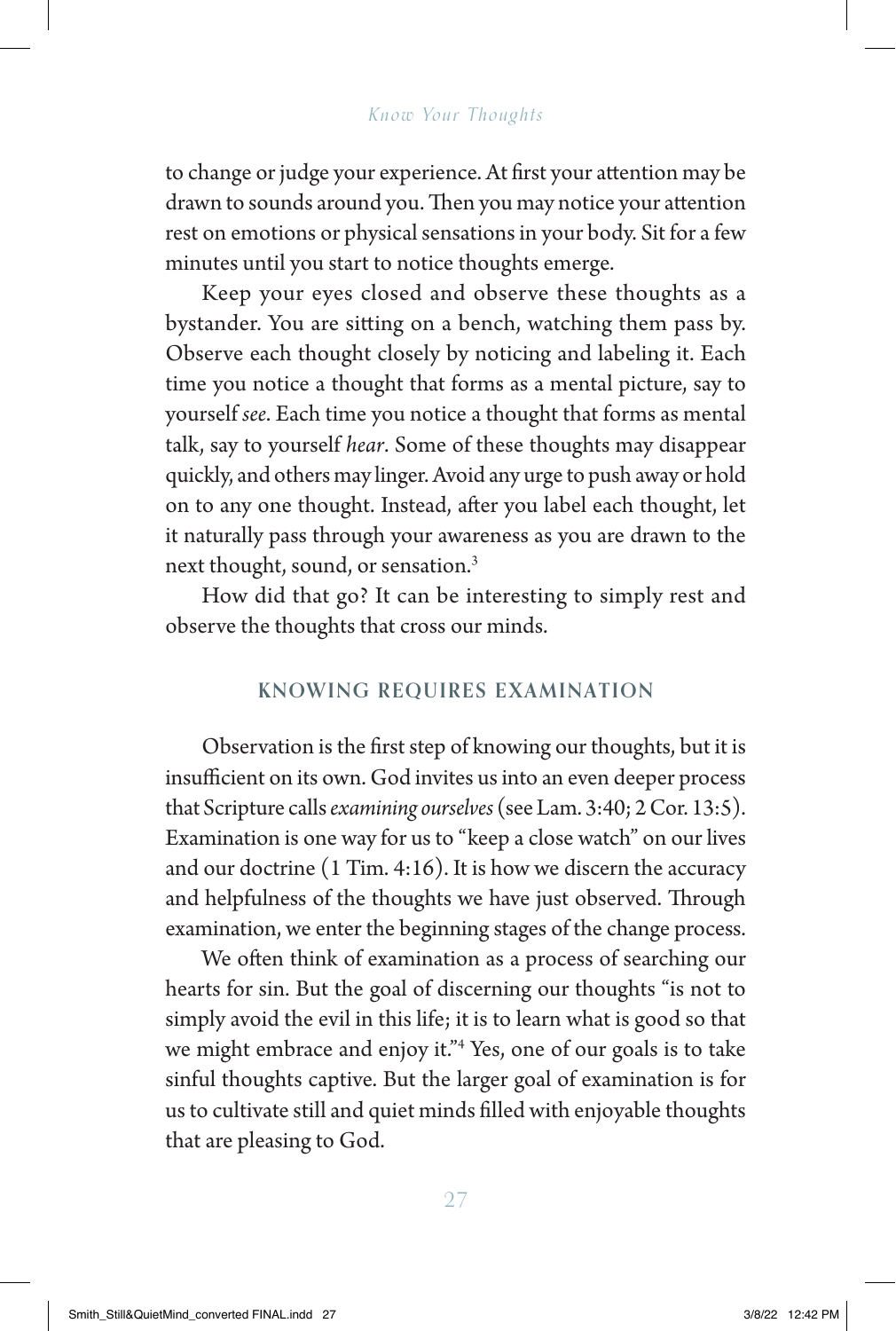#### **PRACTICE EXAMINING YOUR THOUGHTS**

You can practice examining your thoughts by observing one unwanted thought you struggle with, looking at it curiously, and asking yourself the following questions.

#### Question  $N<sub>21</sub>$ : Is This Thought True?

God directs us to think thoughts that are true (see Phil. 4:8). We can assess if a thought is true by seeing whether it aligns with Scripture (see John 17:17) and by asking people we trust if we are seeing things clearly (see Prov. 12:15). This is an important question, because we experience much heartache and trouble when we hold on to thoughts that aren't accurate.

Untrue thoughts about our identity pull us into despair. *I am worthless.* False predictions about the future and inaccurate assumptions about other people enslave us in anxiety. *I'm going to fail that test. She must hate me.* Wrong beliefs about God and our standing in the world leave us wallowing in hopelessness. *God must not care that I am suffering. People would be better off without me.* The first step of examining a thought is to determine whether it is accurate.

#### Question  $N<sub>2</sub>$ : Is This Thought Helpful?

It's not enough to think thoughts that are true. We have to apply wisdom and sensibility to our true thoughts by thinking them at the proper time in the proper context and with the proper motive.

It may be true that you have a meeting tomorrow, but the middle of the night probably isn't a helpful time to ruminate on what you will say. It's true that you struggle with sin, but it likely won't be helpful to think about your sin nature over and over again when you are feeling depressed. It may be true that your neighbor has a beautiful house that you wish you had, but fixating on this truth won't help your personal sanctification. After you determine whether a thought is accurate, your next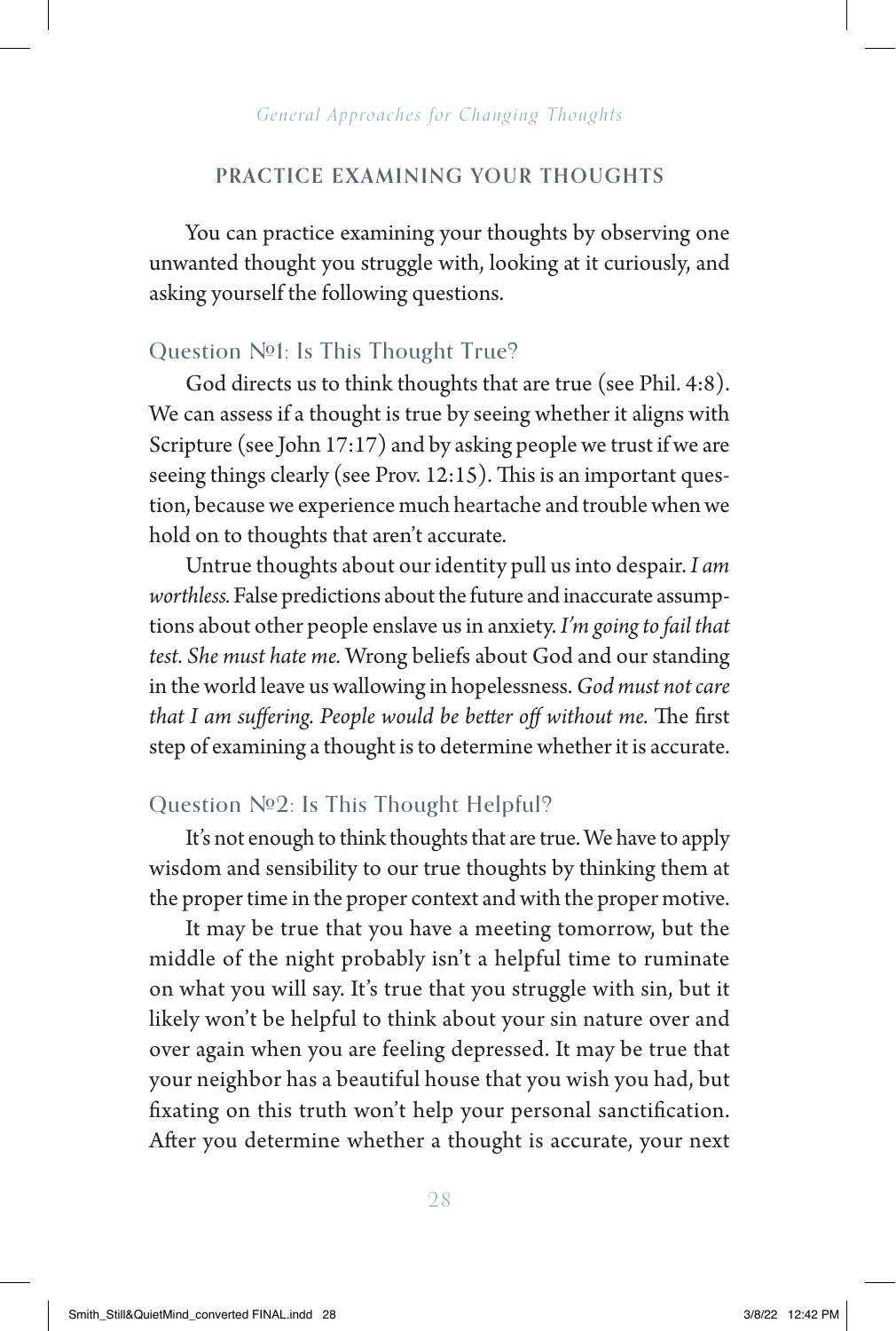step is to ask yourself, "Is it *helpful* to think this thought? Is it helpful for reducing my suffering? Is it helpful for increasing my holiness?"

# Question  $N<sup>0</sup>3$ : Is This Thought Appropriate to My Situation?

When a difficult thought arises, we should also remember that our ultimate goal is not necessarily to make our thoughts more positive. It can be appropriate and biblical to think sad, negative, unpleasant, angry, or fearful thoughts.

If a bear is chasing you in the forest, you will hopefully and appropriately have thoughts filled with fear. Those fearful thoughts may keep you alive. If you witness abuse, it is appropriate to have thoughts filled with anger. Those angry thoughts could lead you to seek safety and justice for the victim. If you are facing extreme trials in life, it will often be more appropriate for you to let your thoughts wander toward cries of lament than to force your mind toward positivity. Our thoughts should appropriately reflect our circumstances. Biblically faithful thoughts are sometimes difficult and unpleasant thoughts.

# Question  $\mathbb{N}^{\mathfrak{a}}$ : Is This Thought Complete?

Sometimes we assess a thought and find that it checks all the boxes. The thought is, indeed, true, helpful, and appropriate. But our examination should not end there. We still need to consider if the thought is complete on its own.

One reason we need this question is because we sometimes begin to think that half the truth represents the whole truth. In reality, "a half-truth masquerading as the whole truth becomes a complete untruth."5 In your struggle with unwanted thoughts, what half-truths have you started to believe? Yes, it's true you are a sinner. But what gospel truth do you need to hold in tandem with that reality? Yes, it's true that you are suffering, but what truth about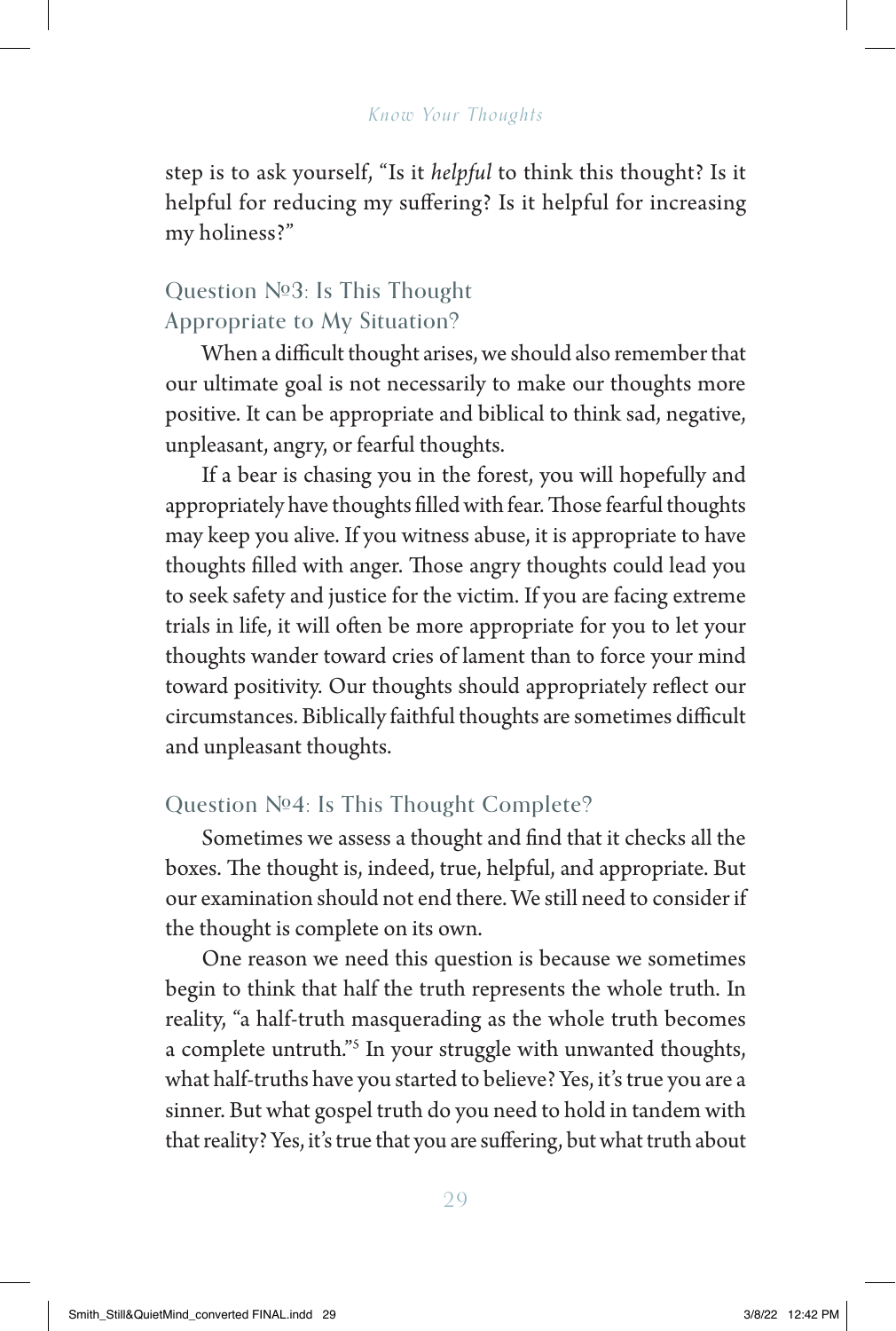God might be helpful for you to hold beside your pain? Yes, your problems may be too big for you to handle, but what encouraging words are also true about your situation?

Asking ourselves, "Is this thought complete?" often leads us to remember or observe thoughts we had forgotten or downplayed that are relevant to the situation. "This is sad" may be true, helpful, and appropriate. But "This is sad *and* God is faithful" is true, helpful, and appropriate and offers us a more complete perspective.

Here's another way to ask this question that I have found helpful. As you examine a thought, ask yourself, "And what else?" I learned this question from a wise counselor, my friend Eliza Huie.<sup>6</sup> When we ask, "And what else?" it prompts us to consider other questions: What other thoughts are true? What other thoughts are helpful and appropriate to my situation? What noble, right, pure, lovely, admirable, excellent, and praiseworthy thoughts am I missing (see Phil. 4:8 NIV)?

### **INTERRUPT YOUR THOUGHTS IN REAL TIME**

Knowing the right questions to ask is a good place to start, but the real challenge is to develop the ability to bring these questions to mind when we need them the most. We want to be able to interrupt our thoughts in real time with these questions. Here's what that might look like.

James is standing in the kitchen making dinner. A thought pops into his head. *No one likes me.* Normally he would hop right on that train. It would carry him unawares into spiraling thoughts of hopelessness, depression, and self-loathing. But this time, he steps off the train and looks at the thought curiously. He asks himself the four questions and answers them honestly.

*Is this thought true? Not completely. Some people do like me. My wife. My kids. My friend Ben. Most people when they first meet me. But*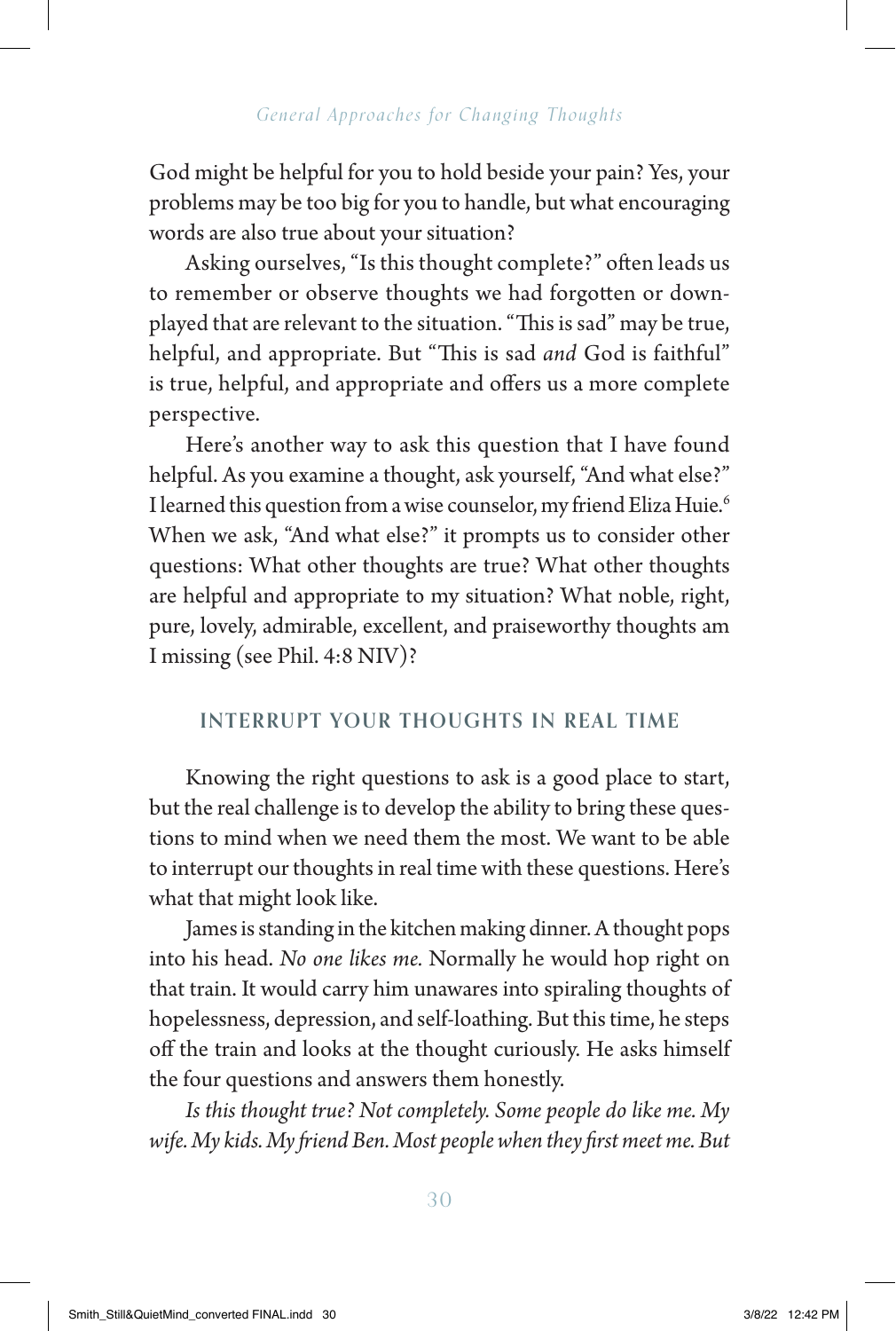*it's legitimately true that people at work seem to dislike me. It's so hard to go to work when the rest of my team ignores me and talks about me behind my back.* 

*OK, what about helpful? Is this thought helpful, and is it appropriate to what I'm going through? Well, yes and no. It's not helpful to exaggerate and say that no one likes me. But it could be both helpful and appropriate to think about the fact that people at work are mistreating me so I can figure out how to respond to them. It's also understandable this is making me upset. I'm making difficult but honest work decisions that people don't like, and the fallout has been awful. Of course I'm going to have difficult thoughts about it.*

*Is this thought complete? Definitely not. People at work don't like me, but their opinion of me doesn't define me. It helps when I remember my family and all my friends who love me and appreciate me. More important than that, I have to remember that pleasing people isn't the goal of my life. I can't place my peace on people liking me. At the end of the day, I am to be faithful to what God asks of me at work and then rest in his love for me. God, can you help me remember that? I know you are here with me right now, and I am really struggling to not be so affected by this. Please help me to remember how you see me and let your opinion feel more important than what other people think of me.* 

Do you see how James used the questions to interrupt his exaggerated, black-and-white thinking with constructive self-talk? His self-talk then turned into prayer—an important step we will discuss in the next chapter.

### **STRATEGIES TO HELP YOU TO OBSERVE AND EXAMINE YOUR THOUGHTS**

Many people find the hardest part of this process to be remembering to stop and ask the questions. How do we remember to do this in real time? We remember by practicing. We practice with strategies that help us to observe and examine our thoughts until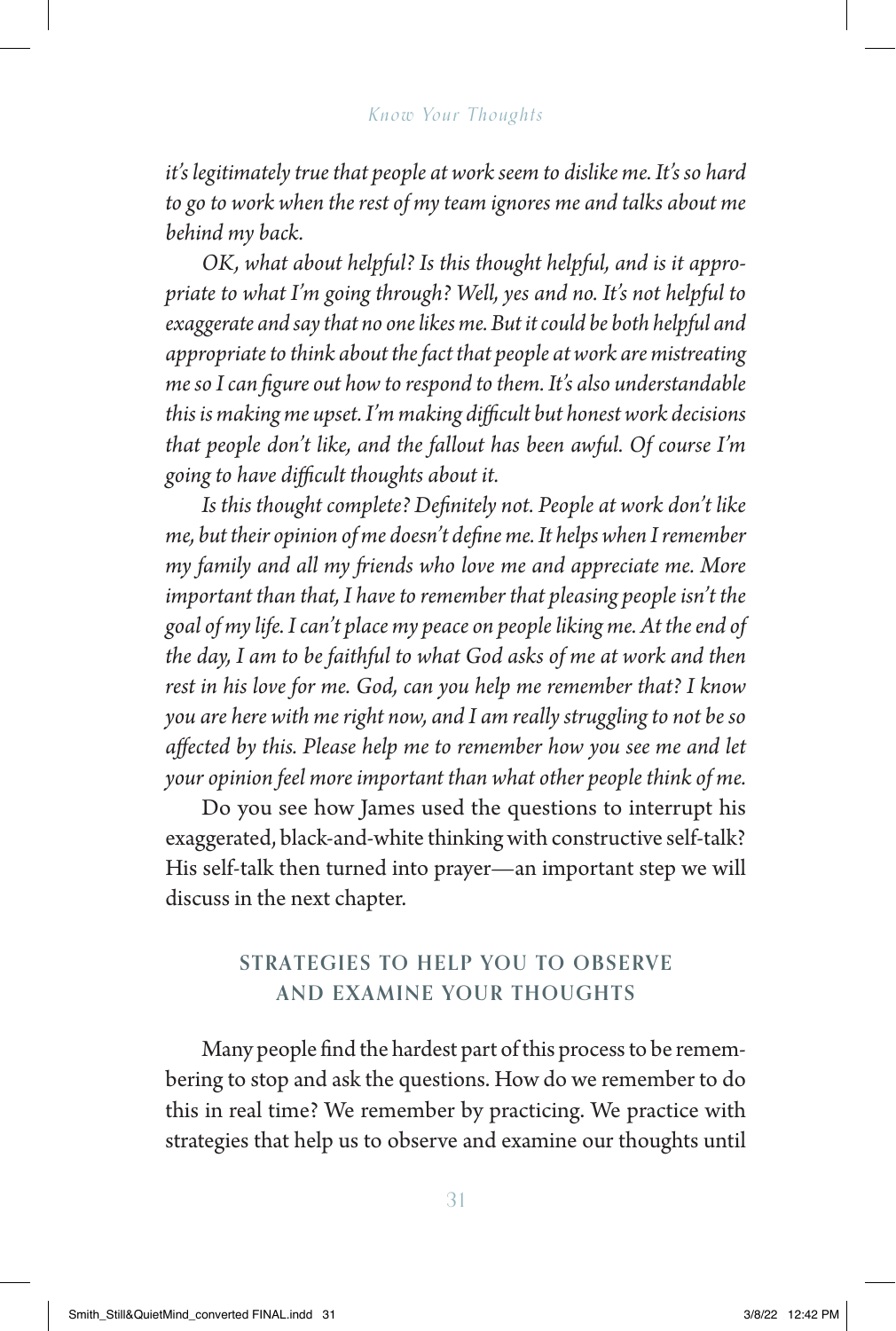the questions turn into habits. Pick one of the following strategies to try today.

# Strategy  $N<sub>91</sub>$ : Journaling

Take about fifteen minutes to sit down and write whatever thoughts happen to be on your mind.7 Sit down without any agenda or focus. Whatever pops into your head, write it down. *The dog needs to go to the vet. What will I have for dinner? I've been thinking about the Trinity and what that means for my life.*

Silly thoughts. Deep thoughts. Random thoughts. Observe your thinking by writing out your train of thought, wherever it goes, without trying to direct it. Afterward, read back through what you've written with the four questions in mind. Repeat this journaling exercise once a day for a week, and you will likely be surprised by the thoughts you find dwelling just beneath your conscious awareness.

# Strategy Nº2: Mental Reflection

Take intentional time to reinforce the four questions while you are lying in bed at night, taking a shower, or engaging in some other mindless activity. Allow your mind to wander, and observe your thoughts as you practiced earlier in this chapter. Notice each mental image and each instance of mental talk.

This time, instead of labeling each thought *see* or *hear*, ask yourself the four self-examination questions. You might choose just one question to focus on during a time of practice, or you might decide to use any combination of the four depending on what thoughts come up. There is no right or wrong way to bring these questions to the exercise. Just experiment.

Sometimes this will feel silly. Asking yourself, "Is this true?" as you think about what you had for breakfast may feel like a pointless exercise. But there is a point. You are forming a habit. The more you ask yourself the questions, the more effortlessly they will arise when you really need them.